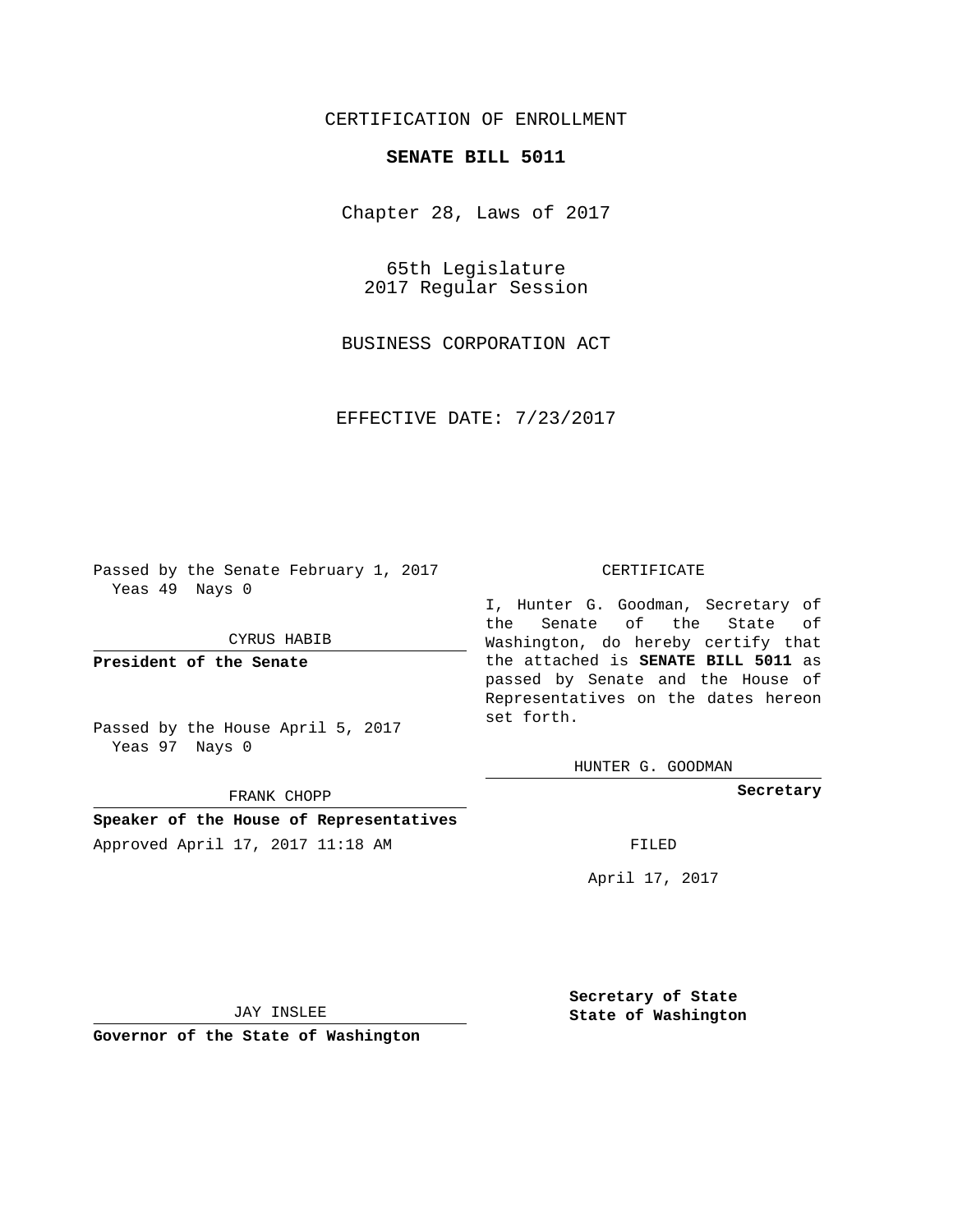## **SENATE BILL 5011**

Passed Legislature - 2017 Regular Session

**State of Washington 65th Legislature 2017 Regular Session**

**By** Senators Pedersen, Padden, Frockt, Fain, and Kuderer; by request of Washington State Bar Association

Prefiled 12/21/16. Read first time 01/09/17. Referred to Committee on Law & Justice.

 AN ACT Relating to the business corporation act; amending RCW 23B.12.010, 23B.12.020, 23B.07.050, 23B.13.020, 23B.07.300, 23B.07.320, 23B.11.040, and 23B.19.020; reenacting and amending RCW 23B.01.400; adding a new section to chapter 23B.02 RCW; and adding a 5 new chapter to Title 23B RCW.

BE IT ENACTED BY THE LEGISLATURE OF THE STATE OF WASHINGTON:

NEW SECTION. **Sec. 1.** DEFINITIONS. As used in this chapter:

 (1) "Date of the defective corporate action" means the date the defective corporate action was purported to have been taken, or, if the exact date is unknown, the approximate date thereof.

 (2) "Defective corporate action" means (a) any corporate action purportedly taken that is, and at the time such corporate action was purportedly taken would have been, within the power of the corporation, but is void or voidable due to a failure of 15 authorization, and (b) an overissue.

 (3) "Failure of authorization" means the failure to authorize, approve, or otherwise effect a corporate action in compliance with the provisions of this title, the articles of incorporation or bylaws of the corporation, a corporate resolution, or any plan or agreement to which the corporation is a party, if and to the extent such failure would render such corporate action void or voidable.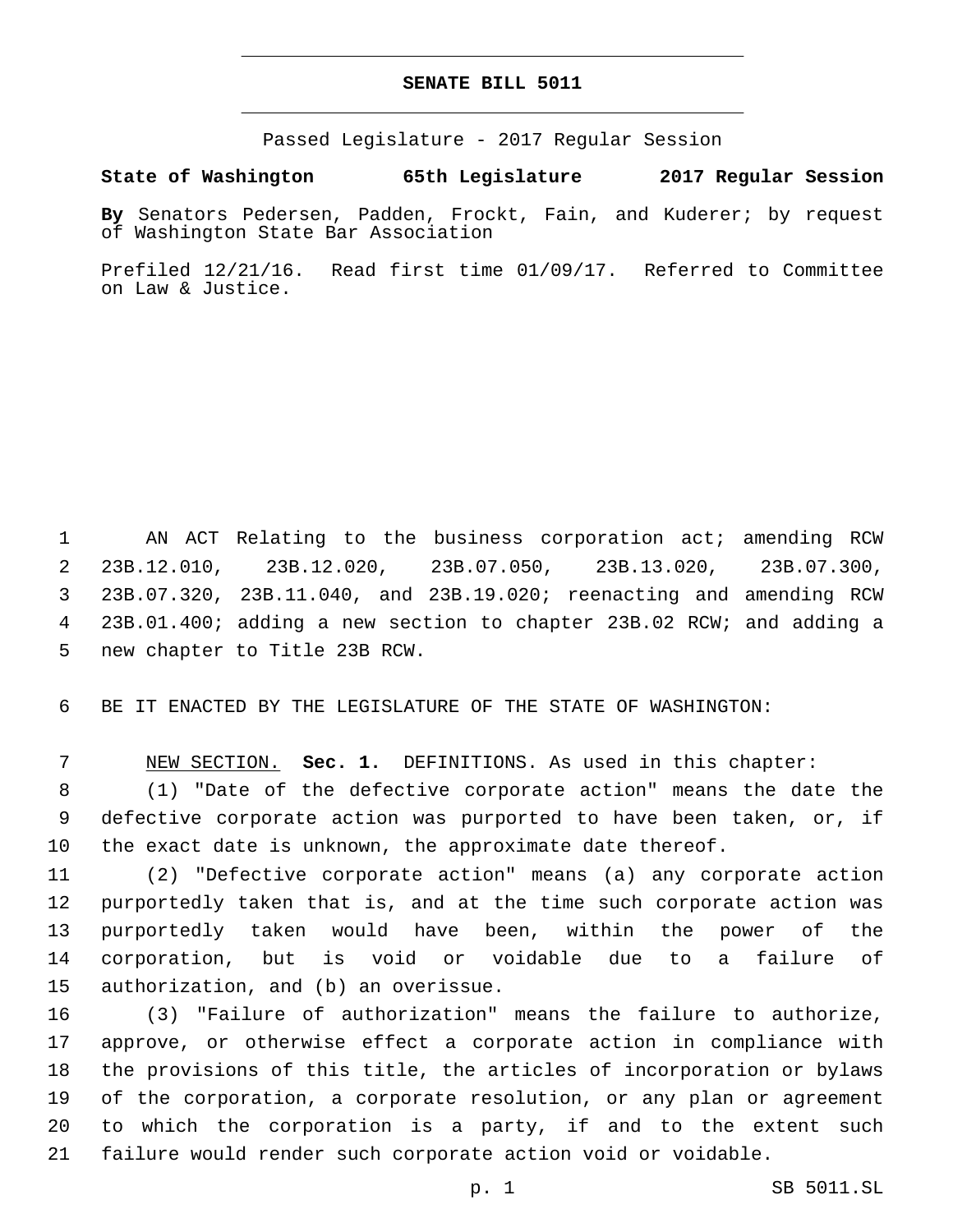(4) "Overissue" means the purported issuance of:

 (a) Shares of a class or series in excess of the number of shares of a class or series the corporation was authorized to issue in accordance with RCW 23B.06.010 at the time of such purported 5 issuance; or

 (b) Shares of any class or series that was not authorized for issuance by the articles of incorporation at the time of such 8 purported issuance.

 (5) "Putative shares" means the shares of any class or series of the corporation (including shares issuable upon exercise of rights, options, warrants, or other securities convertible into shares of the corporation, or interests with respect thereto) that were purportedly created or issued as a result of a defective corporate action, that:

 (a) But for any failure of authorization would constitute valid 15 shares; or

 (b) Cannot be determined by the board of directors to be valid 17 shares.

 (6) "Valid shares" means the shares of any class or series of the corporation that have been duly authorized and validly issued in accordance with this title, including as a result of ratification or 21 validation in accordance with this chapter.

 (7)(a) "Validation effective time," with respect to any defective corporate action ratified or validated in accordance with this 24 chapter, means the later of:

 (i) The time at which the ratification of the defective corporate action is approved by shareholders, or if approval of shareholders is not required, the time at which the notice required by section 5 of this act becomes effective in accordance with RCW 23B.01.410; and

 (ii) The time at which any articles of validation filed in accordance with section 7 of this act become effective.

 (b) The validation effective time will not be affected by the commencement or pendency of any proceeding in accordance with section 8(1)(b) of this act or otherwise, unless otherwise ordered by the 34 court.

 NEW SECTION. **Sec. 2.** DEFECTIVE CORPORATE ACTIONS. (1) A defective corporate action is not void or voidable solely as a result of a failure of authorization if ratified in accordance with section 3 of this act or validated in accordance with section 8 of this act.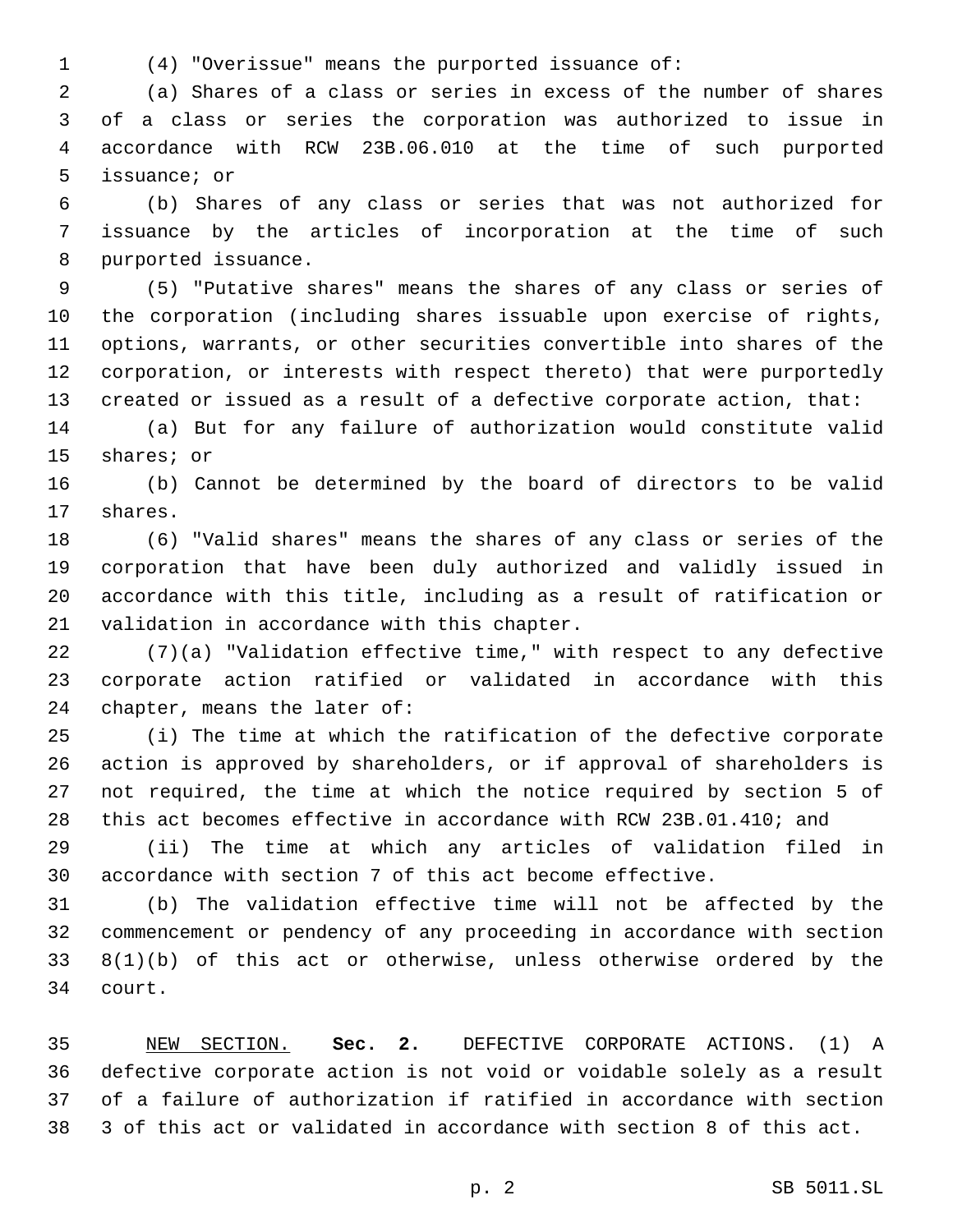(2) Ratification under section 3 of this act or validation under section 8 of this act is not the exclusive means of ratifying or validating any defective corporate action, and the absence or failure of ratification or validation in accordance with this chapter does not, of itself, affect the validity or effectiveness of any corporate action properly ratified under common law or otherwise, nor does it create a presumption that any such corporate action is or was a 8 defective corporate action or void or voidable.

 NEW SECTION. **Sec. 3.** RATIFICATION OF DEFECTIVE CORPORATE ACTIONS. (1) Except as otherwise required by subsection (2) of this section, to ratify a defective corporate action under this chapter, the board of directors must adopt a resolution stating:

 (a) The defective corporate action to be ratified and, if the defective corporate action involved the purported issuance of putative shares, the number and class or series of putative shares 16 purportedly issued;

 (b) The date of the defective corporate action and, if the defective corporate action involved the purported issuance of putative shares, the date or dates on which the putative shares were 20 purportedly issued;

 (c) The nature of the failure of authorization with respect to 22 the defective corporate action to be ratified; and

 (d) That the ratification of the defective corporate action is 24 approved.

 (2) To ratify a defective corporate action under this chapter involving the election of the initial board of directors of the corporation under RCW 23B.02.050(1)(b), a majority of the persons who, at the time of the ratification, are exercising the powers of 29 directors must adopt a resolution stating:

 (a) The name of the person or persons who first purportedly approved corporate action as initial directors of the corporation;

 (b) The earlier of the date on which that person or those persons first purportedly approved corporate action or purportedly were 34 elected as initial directors; and

 (c) That the ratification of the election of that person or those persons as the initial directors of the corporation is approved.

 (3) If any provision of this title, the articles of incorporation or bylaws, any corporate resolution, or any plan or agreement to which the corporation is a party at the time the resolution required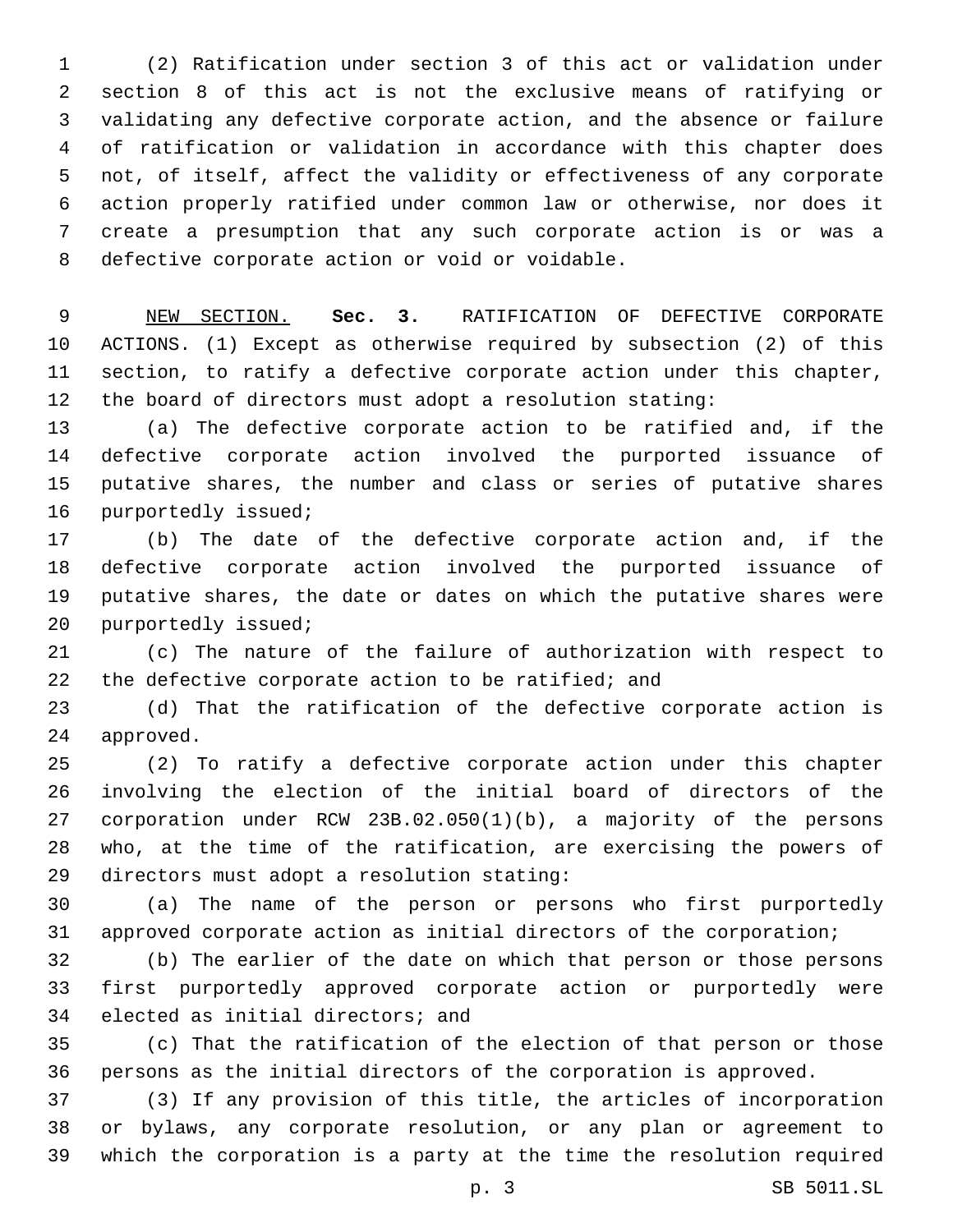by subsection (1) of this section is adopted, would have required shareholder approval of the defective corporate action to be ratified, either on the date of the defective corporate action or at the time the resolution required by subsection (1) of this section is adopted, for the ratification of the defective corporate action to be approved:6

 (a) The board of directors must submit the ratification of the defective corporate action for approval by the shareholders in 9 accordance with section 4 of this act;

 (b) The board of directors must recommend the ratification of the defective corporate action to the shareholders unless (i) the board of directors determines that because of conflict of interest or other special circumstances it should make no recommendation or (ii) RCW 23B.08.245 applies, and in either case the board of directors communicates the basis for so proceeding to the shareholders; and (c) The shareholders entitled to vote must approve the

 ratification of the defective corporate action as provided in section 18 4 of this act.

 NEW SECTION. **Sec. 4.** QUORUM AND VOTING REQUIREMENTS FOR RATIFICATION. (1) The quorum and voting requirements applicable to the adoption by the board of directors of the resolution required by section 3(1) of this act are the quorum and voting requirements that would be applicable if the defective corporate action was being approved at the time the resolution required by section 3(1) of this act is adopted.

 (2) Except as provided in subsection (3) of this section, the quorum and voting requirements applicable to the approval by shareholders of the ratification of the defective corporate action required by section 3(3) of this act are the quorum and voting requirements that would be applicable if the defective corporate action was being approved at the time the ratification of the 32 defective corporate action is approved.

 (3) The approval by shareholders of the ratification of a defective corporate action under this chapter involving the election of directors requires that the votes cast within a voting group favoring such ratification exceed the votes cast within the voting group opposing such ratification at a meeting at which a quorum is 38 present.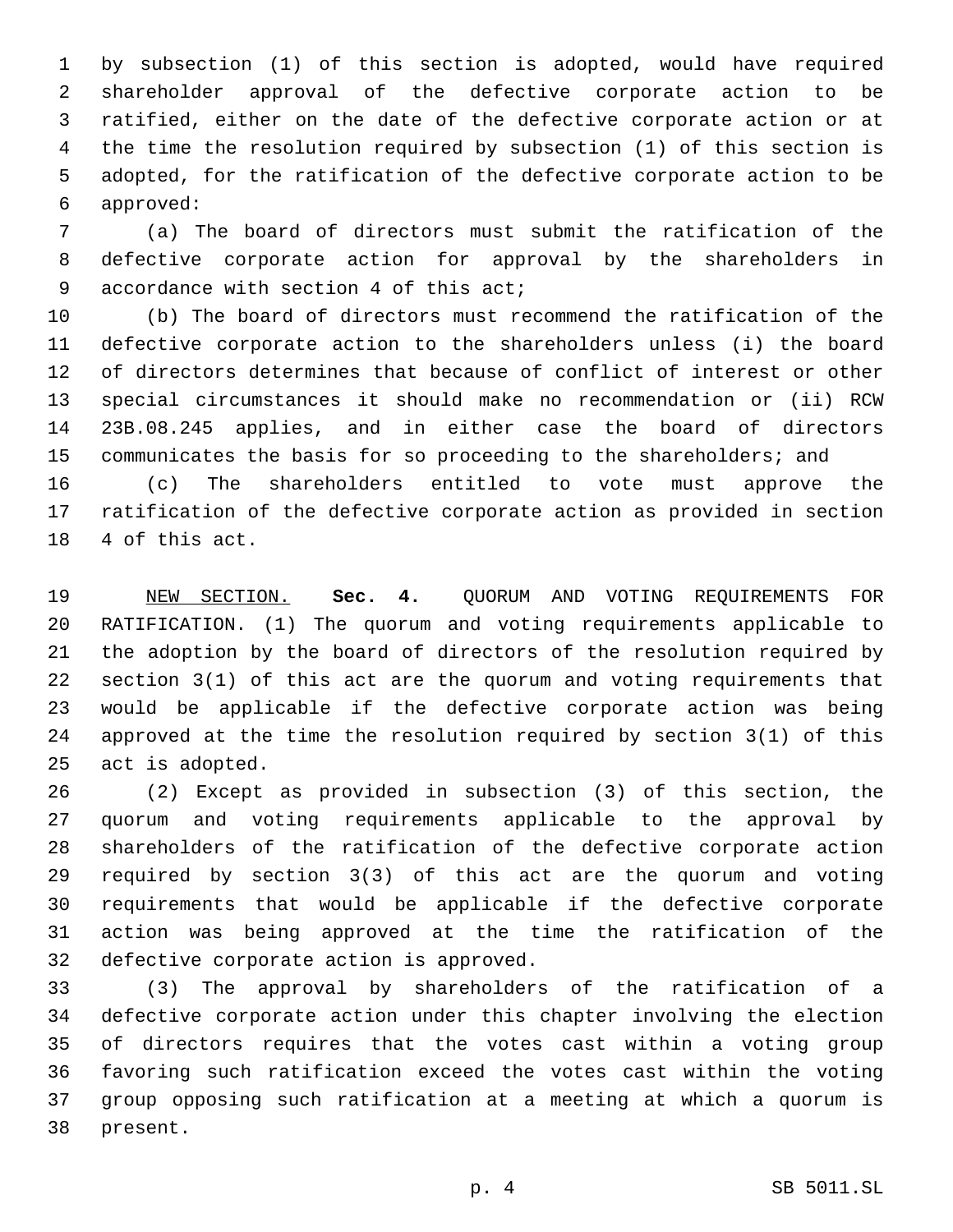(4) Putative shares on the record date for determining the shareholders entitled to vote on any matter submitted to shareholders in accordance with section 3(3) of this act (and without giving effect to any ratification of a defective corporate action involving the purported issuance of putative shares that would become valid shares as a result of the approval of such matter) are neither entitled to vote nor to be counted for quorum purposes in any vote to approve the ratification of any defective corporate action.

 (5) If the ratification of a defective corporate action involving the purported issuance of putative shares would result in an overissue, in addition to the approval required by section 3 of this act, the board of directors and shareholders must approve an amendment to the articles of incorporation in accordance with chapter 23B.10 RCW to increase the number of shares of a class or series that the corporation is authorized to issue or to create a class or series of shares that the corporation is authorized to issue so there would 17 be no overissue.

 NEW SECTION. **Sec. 5.** NOTICE OF RATIFICATION OR VALIDATION. (1) If the ratification of a defective corporate action does not require approval of the shareholders under section 3(3) of this act:

 (a) The corporation shall notify, promptly after the adoption of the resolution described in section 3 (1) or (2) of this act, each holder of valid shares and putative shares, whether or not entitled to vote, as of the date of the adoption of that resolution by the board of directors, that the ratification of a defective corporate action has been approved by the board of directors pursuant to section 3 of this act. This notice must also be given to each person who was a holder of valid shares or putative shares, whether or not entitled to vote, as of the date of the defective corporate action, other than to those persons whose identities or addresses for notice cannot be determined from the records of the corporation.

 (b) The notice specified in (a) of this subsection must contain or be accompanied by (i) a copy of the resolution adopted by the board of directors in accordance with section 3 (1) or (2) of this act, or (ii) the information required by section 3 (1)(a) through (d) or (2)(a) through (c) of this act, as applicable. This notice must also include a statement that any action before a court to determine whether the ratification of the defective corporate action complied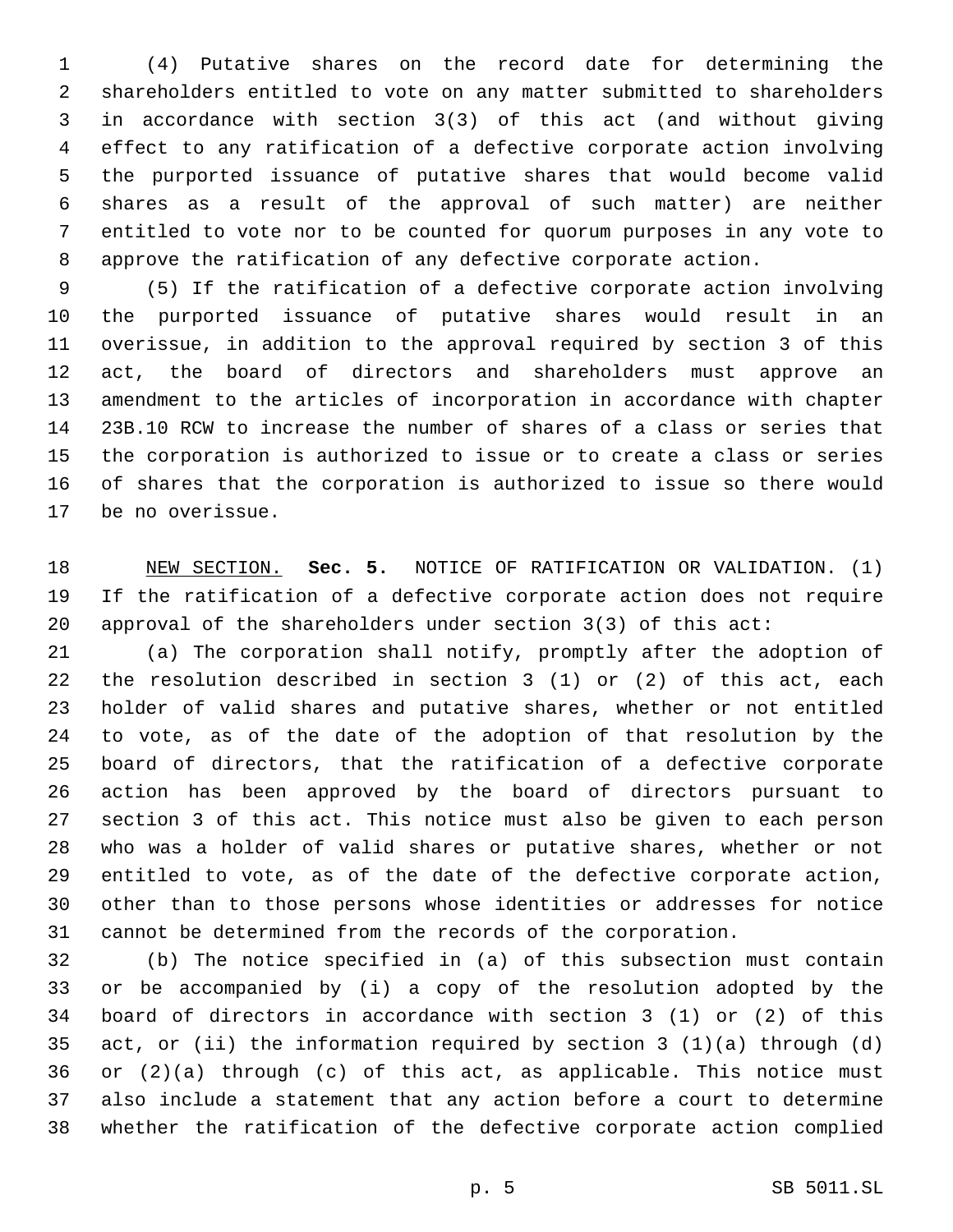with the requirements imposed by this chapter must be brought within sixty days from the validation effective time.2

 (2) If the ratification of a defective corporate action requires approval of the shareholders under section 3(3) of this act, and if the approval of the shareholders is to be given at a meeting:

 (a) The corporation shall notify each holder of valid shares and putative shares, whether or not entitled to vote, as of the record date for the meeting, of the proposed meeting of shareholders at which the ratification is to be submitted for approval in accordance with RCW 23B.07.050. This notice must also be given to each person who was a holder of valid shares or putative shares, whether or not entitled to vote, as of the date of the defective corporate action, other than to those persons whose identities or addresses for notice cannot be determined from the records of the corporation; and

 (b) The notice specified in (a) of this subsection must state that the purpose, or one of the purposes, of the meeting is to consider ratification of a defective corporate action and must contain or be accompanied by (i) a copy of the resolution adopted by the board of directors in accordance with section 3(1) of this act, or (ii) the information required by section 3(1) (a) through (d) of this act. This notice must also include a statement that any action before a court to determine whether the ratification of the defective corporate action complied with the requirements imposed by this chapter must be brought within sixty days from the validation 25 effective time.

 (3) If the ratification of a defective corporate action requires approval of the shareholders under section 3(3) of this act, and if the approval of the shareholders is to be without a meeting or a vote 29 in accordance with RCW 23B.07.040:

 (a) The corporation or the person soliciting consents shall give the notice required under RCW 23B.07.040(3)(a) and the corporation shall give the notice required under RCW 23B.07.040(3)(b) to each holder of valid shares and putative shares, whether or not entitled to vote, as of the record date for the shareholder consent. These notices must also be given to each person who was a holder of valid shares or putative shares, whether or not entitled to vote, as of the date of the defective corporate action, other than to those persons whose identities or addresses for notice cannot be determined from 39 the records of the corporation; and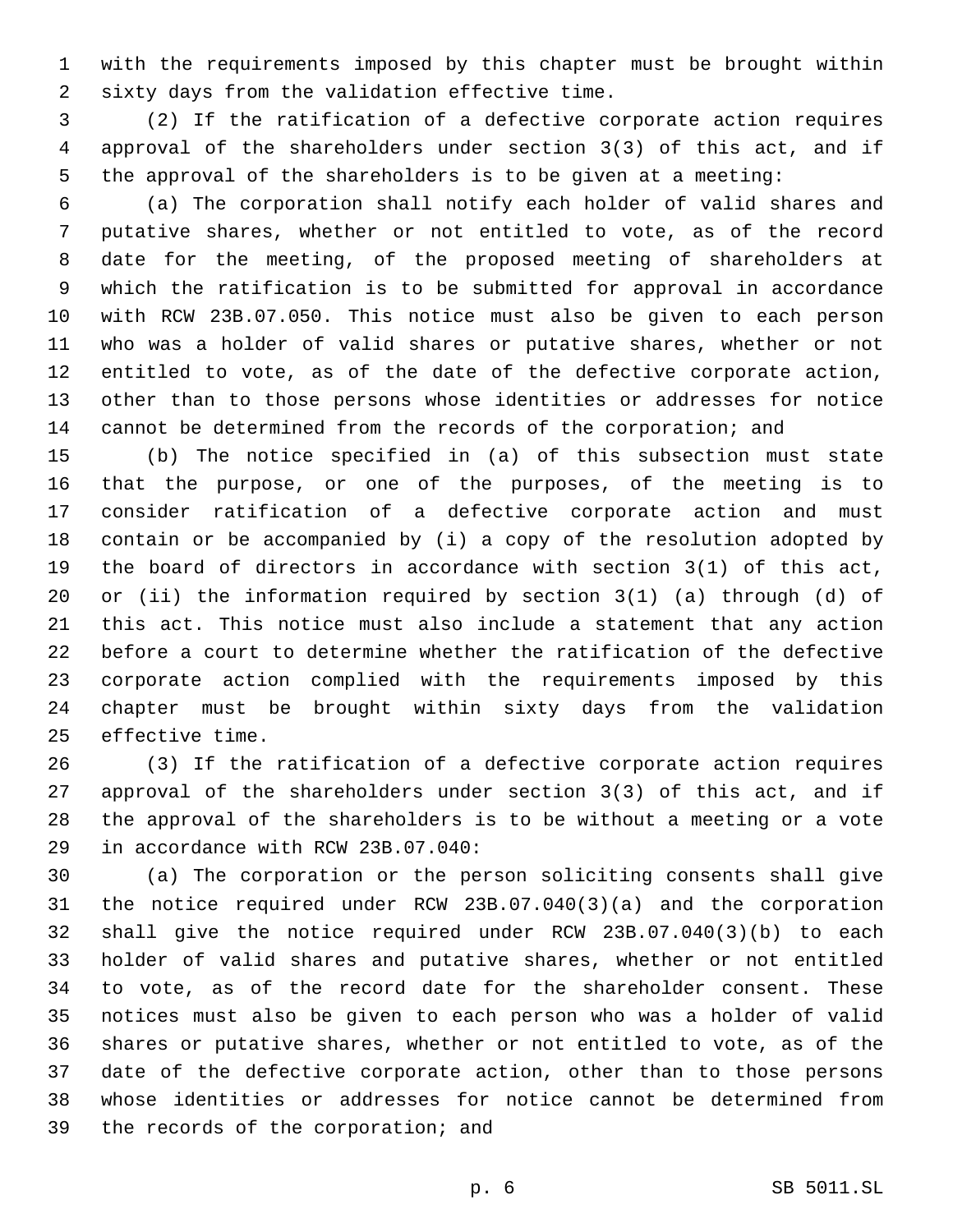(b) The notices specified in (a) of this subsection must describe the ratification of the defective corporate action being approved and must contain or be accompanied by (i) a copy of the resolution adopted by the board of directors in accordance with section 3 (1) or (2) of this act, or (ii) the information required by section 3 (1)(a) through (d) or (2)(a) through (c) of this act, as applicable. These notices must also include a statement that any action before a court to determine whether the ratification of the defective corporate action complied with the requirements imposed by this chapter must be brought within sixty days from the validation effective time.

 (4) If a defective corporate action is validated in accordance 12 with section 8 of this  $act:$ 

 (a) The corporation shall notify, promptly after the validation, each holder of valid shares and putative shares, whether or not entitled to vote, as of the date of the validation, that the validation of a defective corporate action has taken place pursuant to section 8 of this act. This notice must also be given to each person who was a holder of valid shares or putative shares, whether or not entitled to vote, as of the date of the defective corporate action, other than to those persons whose identities or addresses for notice cannot be determined from the records of the corporation.

 (b) The notice specified in (a) of this subsection must contain or be accompanied by a copy of the information required by section  $8(2)$  of this act.

 (5) Any notice required by this section may be given in any manner permitted by RCW 23B.01.410 and, for any corporation subject to the reporting requirements of section 13 or 15(d) of the securities exchange act of 1934, as amended, may be given by filing or furnishing the notice with the United States securities and 30 exchange commission.

 NEW SECTION. **Sec. 6.** EFFECT OF RATIFICATION OR VALIDATION. From and after the validation effective time:

 (1) Each defective corporate action ratified in accordance with section 3 of this act or validated in accordance with section 8 of this act:

 (a) Is not void or voidable as a result of the failure of authorization identified (i) in the resolution adopted by the board of directors in accordance with section 3 (1) or (2) of this act, or (ii) by the court in accordance with section 8(2) of this act; and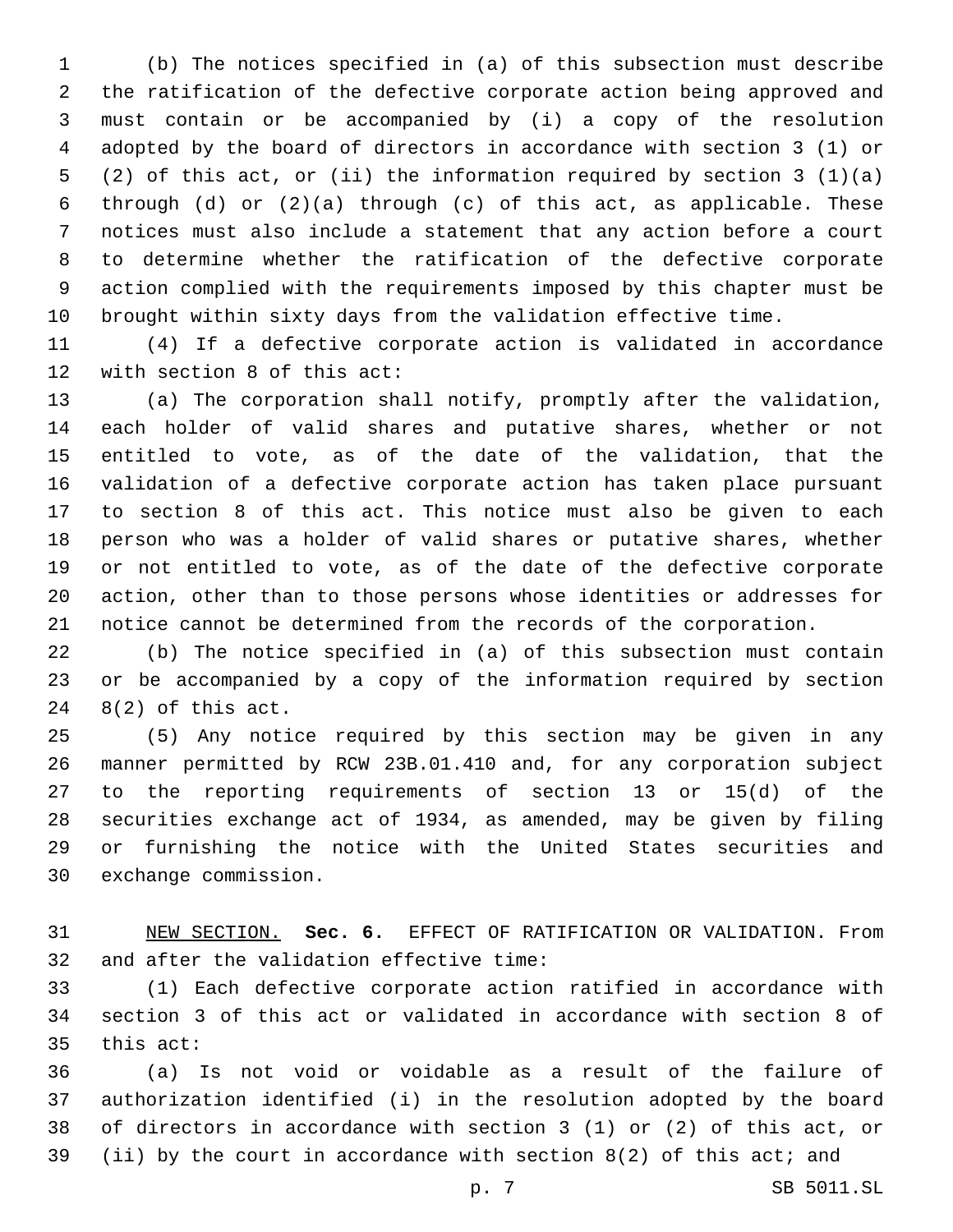(b) Is deemed to be a valid corporate action taken on the date of 2 the defective corporate action;

 (2) The issuance of each putative share or fraction of a putative share purportedly issued pursuant to a defective corporate action identified in the resolution adopted by the board of directors in accordance with section 3(1) of this act or by the court in accordance with section 8(2) of this act is not void or voidable as a result of the failure of authorization identified in that resolution or by that court, and each such putative share or fraction of a putative share is deemed to be an identical valid share or fraction of a valid share issued at the time it was purportedly issued; and

 (3) Any corporate action taken subsequent to the date of the defective corporate action ratified or validated in accordance with this chapter in reliance on that defective corporate action having been validly taken, and any subsequent defective corporate action resulting directly or indirectly from that original defective corporate action, is deemed to be valid as of the time that corporate 18 action was taken.

 NEW SECTION. **Sec. 7.** FILINGS. (1) If a defective corporate action ratified or validated under this chapter would have required under any other section of this title a record to be filed with the secretary of state, then, whether or not a record was previously filed in respect of that defective corporate action and in lieu of filing the record otherwise required by this title, the corporation shall deliver to the secretary of state for filing articles of validation setting forth:

 (a) The defective corporate action that was ratified or validated and, if the defective corporate action involved the purported issuance of putative shares, the number and class or series of 30 putative shares purportedly issued;

 (b) The date of the defective corporate action that was ratified or validated and, if the defective corporate action involved the purported issuance of putative shares, the date or dates on which the 34 putative shares were purportedly issued;

 (c) The nature of the failure of authorization with respect to the defective corporate action that was ratified or validated;

 (d) A statement that the defective corporate action was (i) ratified in accordance with section 3 of this act, including the date on which the board of directors ratified the defective corporate

p. 8 SB 5011.SL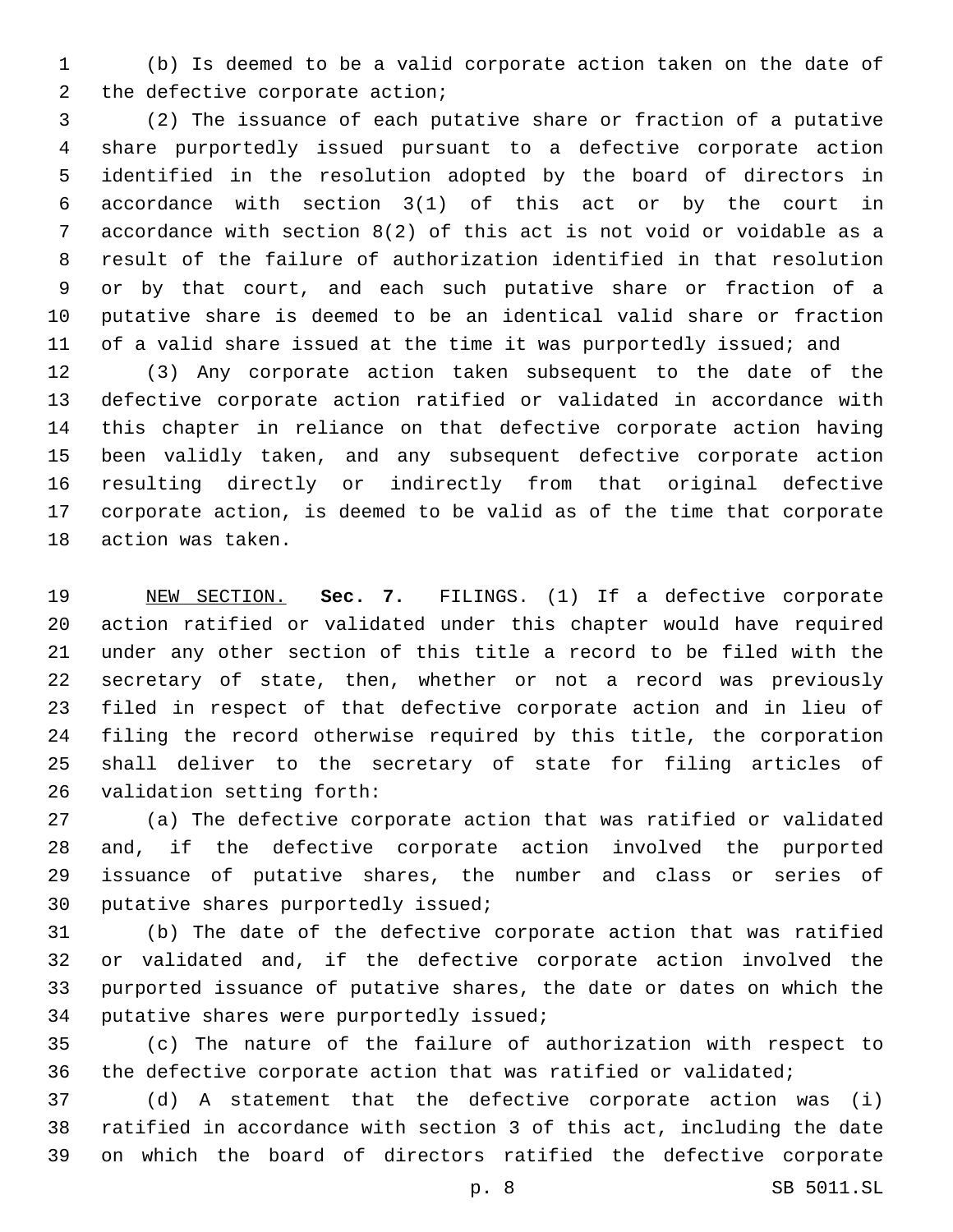action and the date, if any, on which the shareholders approved the ratification of the defective corporate action, or (ii) validated in accordance with section 8 of this act, including the date on which the court validated the defective corporate action; and

(e) The information required by subsection (2) of this section.

 (2) The articles of validation must also contain the following 7 information:

 (a) If the corporation previously filed a record in respect of a defective corporate action that was ratified or validated and no changes to that record are required to give effect to the ratification or validation of the defective corporate action in accordance with section 4(5) of this act, the corporation shall (i) describe the record, together with any articles of correction thereto, including its filing date, in the articles of validation, and (ii) attach a copy of the record, together with any articles of correction thereto, to the articles of validation;

 (b) If the corporation previously filed a record in respect of a defective corporate action that was ratified or validated and any change to that record is required to give effect to the ratification or validation of the defective corporate action in accordance with section 4(5) of this act, the corporation shall (i) describe the previously filed record, together with any articles of correction thereto, including its filing date, (ii) attach a copy of the record containing all of the information required to be included under the applicable section or sections of this title to give effect to the defective corporate action that was ratified or validated to the articles of validation, and (iii) state the date and time that the 28 record is deemed to have become effective; or

 (c) If the corporation did not previously file a record in respect of a defective corporate action that was ratified or validated and that defective corporate action would have required a filing under any other section of this title, the corporation shall (i) attach a copy of a record containing all of the information required to be included under the applicable section or sections of this title to give effect to the defective corporate action that was ratified or validated to the articles of validation, and (ii) state the date and time that the record is deemed to have become effective.

 (3) Articles of validation that comply with this section supersede any other record in respect of a defective corporate action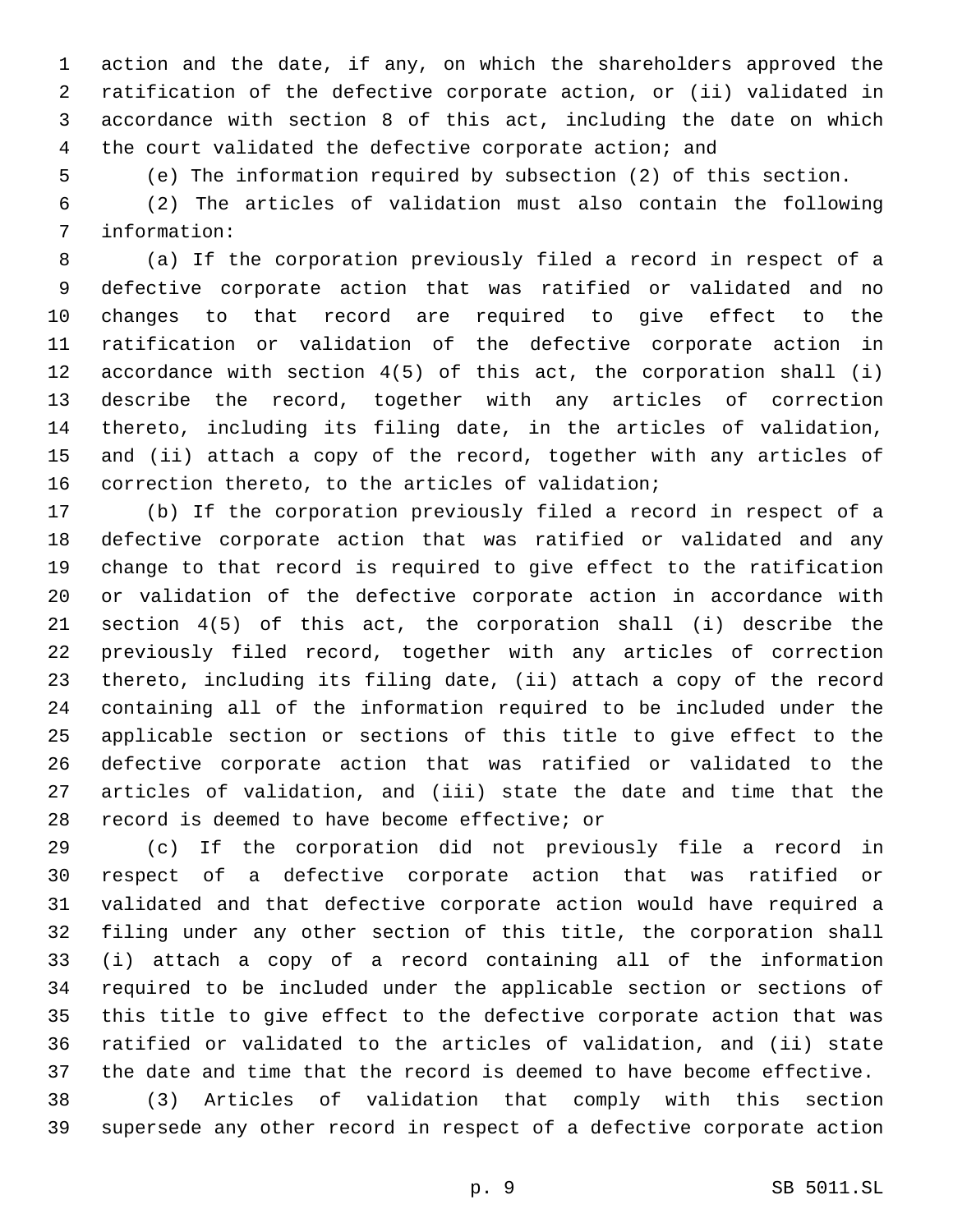that was ratified in accordance with section 3 of this act or validated in accordance with section 8 of this act.

 NEW SECTION. **Sec. 8.** PROCEEDINGS TO VALIDATE OR CHALLENGE RATIFICATION OF DEFECTIVE CORPORATE ACTIONS. (1) Upon application by the corporation, any successor entity to the corporation, a director of the corporation, or any shareholder of the corporation, including any person who was a shareholder of the corporation as of the date of a defective corporate action, the superior courts may:

 (a) Validate any defective corporate action that has not been ratified in accordance with section 3 of this act; or

 (b) Determine that any ratification of a defective corporate action under section 3 of this act is not valid or effective because it failed to comply with the procedural requirements imposed by this 14 chapter.

 (2) In connection with a proceeding under subsection (1)(a) of this section, the court shall identify the defective corporate action to be validated, including the information required under section 3 (1)(a) through (c) or (2)(a) and (b) of this act, as applicable, and may make such findings or orders as it deems proper under the circumstances. In determining whether to validate a defective corporate action under subsection (1)(a) of this section, the court 22 may consider the following:

 (a) Whether the defective corporate action was originally approved or effectuated with the belief that the approval or effectuation was in compliance with the provisions of this title, the articles of incorporation or bylaws of the corporation, and any corporate resolution or plan or agreement of or to which the corporation is a party that would be relevant in determining whether 29 there was a failure of authorization;

 (b) Whether the corporation and board of directors has treated the defective corporate action as a valid action or transaction;

 (c) Whether any person has acted in reliance on the public record that the defective corporate action was valid or would be harmed by the failure to validate the defective corporate action;

 (d) Whether any person would be harmed by the validation of the defective corporate action, excluding any harm that would have resulted if the defective corporate action had been valid when 38 approved or effectuated; and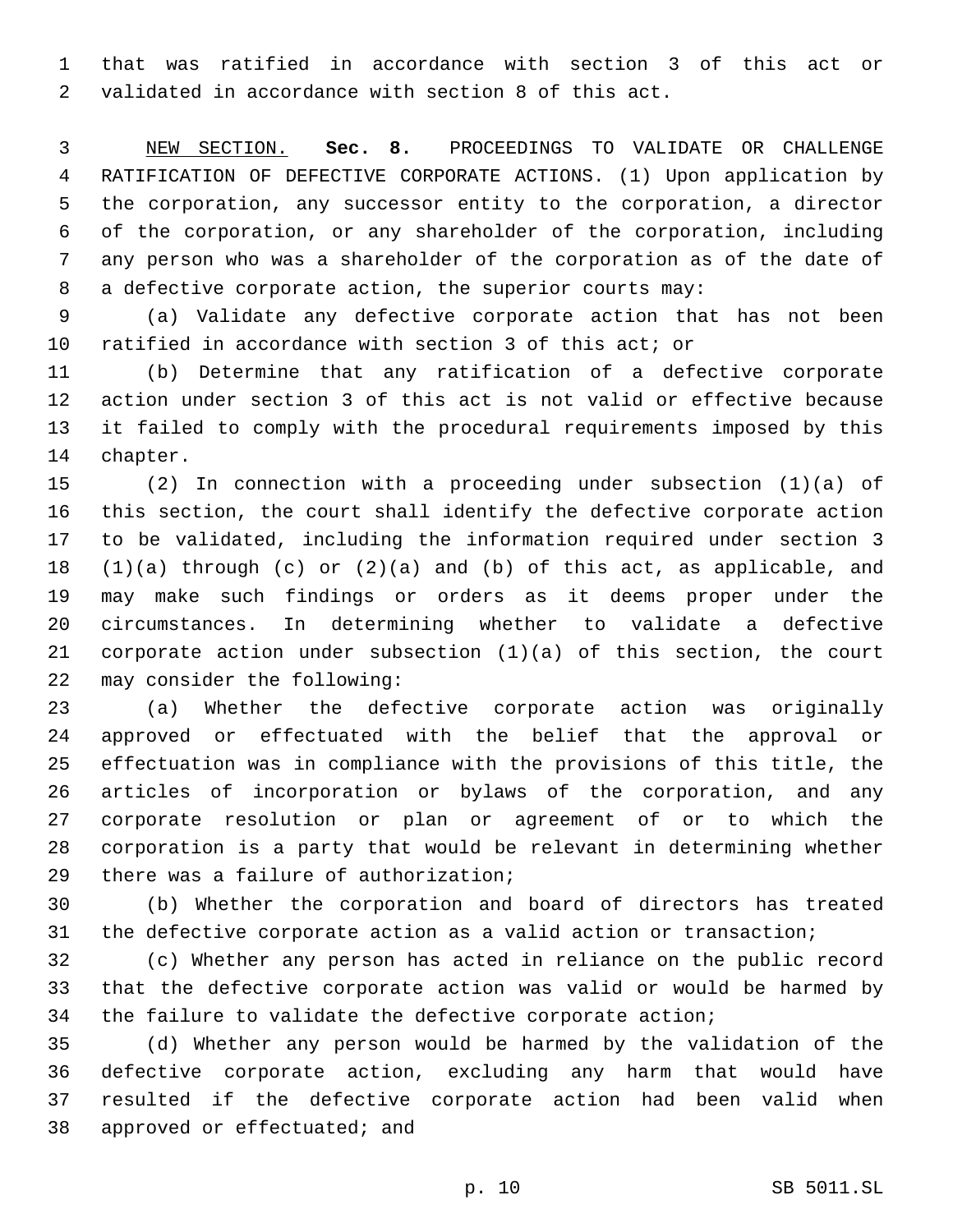(e) Any other factors or considerations that the court deems 2 proper in the circumstances.

 (3) The court shall stay any proceeding brought under subsection (1)(a) of this section during any ratification process under section 3 of this act involving the defective corporate action that is the 6 subject of the proceeding until the earlier of:

7 (a) The validation effective time; and

 (b)(i) If shareholder approval is not required for ratification, the date on which the board of directors votes, but fails to ratify, the defective corporate action, (ii) if shareholder approval is required for ratification in accordance with section 4 of this act and is to be given at a meeting, the date on which the shareholders vote, but fail to ratify, the defective corporate action, or (iii) if shareholder approval is required for ratification in accordance with section 4 of this act and is to be given without a meeting, sixty days after the date of execution indicated on the earliest dated shareholder consent approving the ratification that is delivered to the corporation, even though that shareholder consent may not have been delivered to the corporation on that date, if consents executed by a sufficient number of shareholders to approve the ratification are not delivered to the corporation during that sixty-day period.

 (4) Notwithstanding any other provision of this section or otherwise under applicable law, any proceeding asserting a claim under subsection (1)(b) of this section must be brought within sixty days after the validation effective time, except that this subsection will not apply to any person to whom notice of the ratification was required to have been given pursuant to section 5 of this act, but to whom such notice was not given. Claims under subsection (1)(b) of this section are to be the exclusive basis for challenging the validity or effectiveness of a defective corporate action ratified 31 under section 3 of this act.

 (5) Service of process on the corporation for any proceeding under this section may be made in any manner provided by statute of this state or by rule of the court for service on the corporation, and no other party need be joined in order for the court to adjudicate the matter. In a proceeding commenced by the corporation, the court may require notice of the proceeding to be provided to other persons specified by the court and permit such other persons to 39 intervene in the proceeding.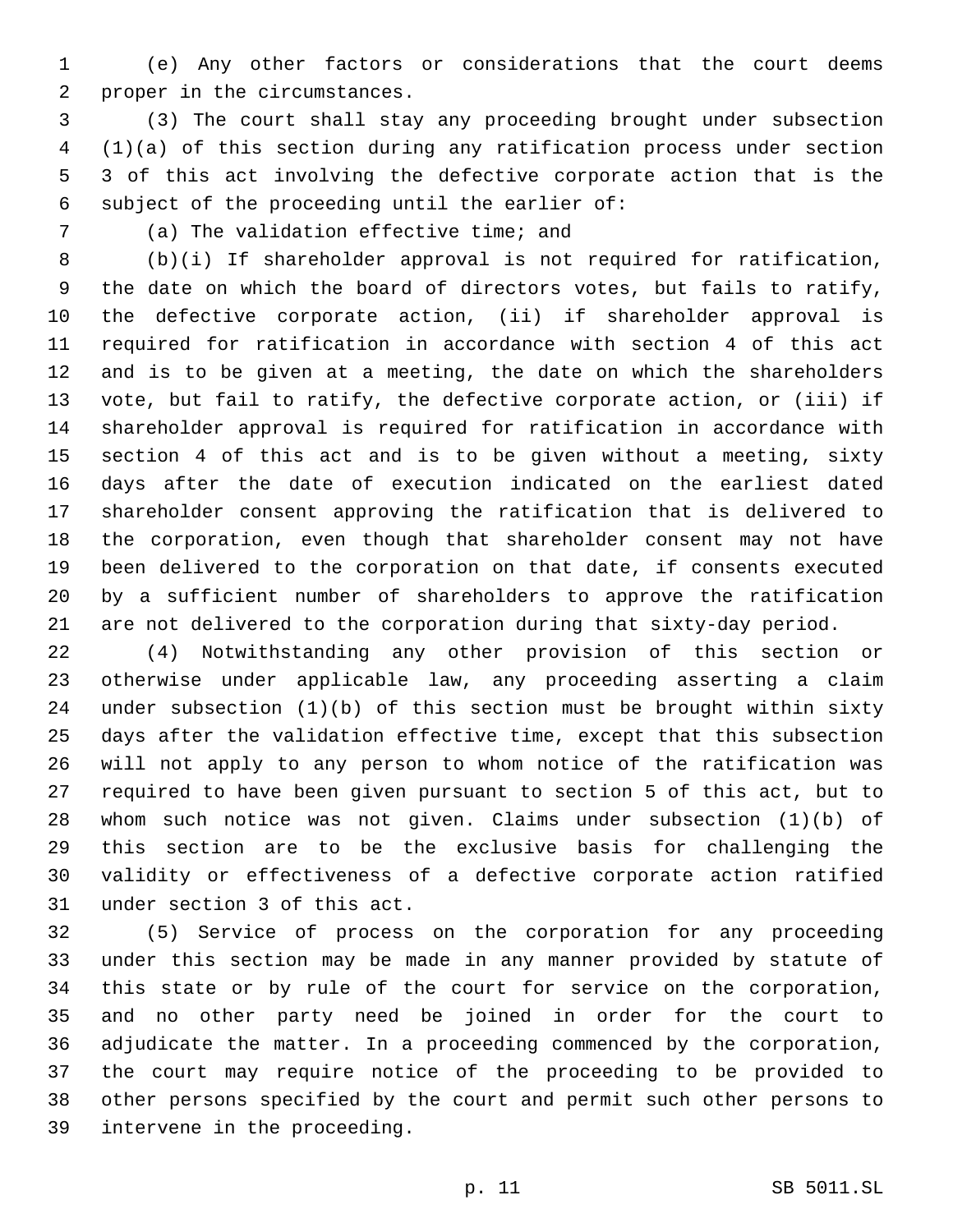(6) For purposes of this section, "shareholder" includes a beneficial owner whose shares are held in a voting trust or held by a 3 nominee on behalf of the beneficial owner.

 NEW SECTION. **Sec. 9.** A new section is added to chapter 23B.02 5 RCW to read as follows:

 FORUM SELECTION PROVISIONS. (1) The articles of incorporation or bylaws may contain provisions that require any or all internal corporate proceedings to be commenced and maintained exclusively in any specified court or courts of this state and, if so specified, in any additional courts in this state or in any other jurisdictions with which the corporation has a reasonable relationship.

(2) A provision permitted under subsection (1) of this section:

 (a) May not confer jurisdiction on any court, over any person, or 14 of any proceeding; and

 (b) May not (i) prohibit commencing or maintaining an internal corporate proceeding in the courts of this state or (ii) require claims asserted in an internal corporate proceeding to be determined 18 by arbitration.

 (3) If the court or courts of this state specified in a provision permitted under subsection (1) of this section do not have jurisdiction, but any other court or courts specified in the provision do have jurisdiction, then the internal corporate 23 proceeding may be commenced and maintained:

(a) In any court of this state that has jurisdiction; or

 (b) In any other court specified in the provision that has 26 jurisdiction.

 (4) If no court specified in a provision permitted under subsection (1) of this section has jurisdiction, then the internal corporate proceeding may be commenced and maintained in any court 30 that has jurisdiction.

 (5) For purposes of this section, "internal corporate proceeding" means (a) any proceeding asserting a claim based on a violation of a duty under the laws of this state by a current or former director, officer, or shareholder in such capacity, (b) any proceeding commenced or maintained in the right of the corporation, (c) any proceeding asserting a claim arising pursuant to any provision of the act or the corporation's articles of incorporation or bylaws, or (d) any proceeding asserting a claim concerning the internal affairs of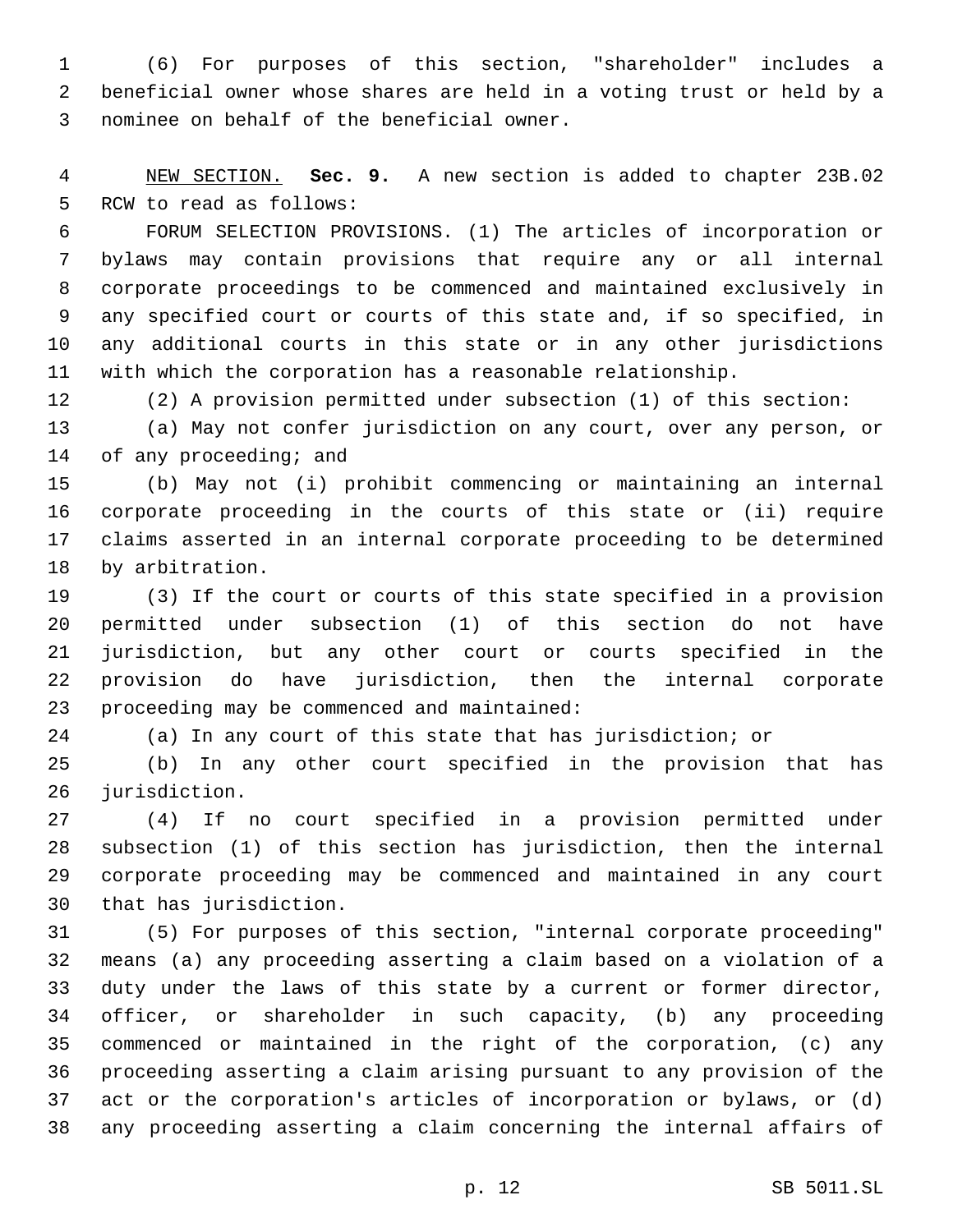the corporation that is not included in (a) through (c) of this 2 subsection.

 **Sec. 10.** RCW 23B.12.010 and 2006 c 52 s 4 are each amended to 4 read as follows:

 SALE OR OTHER DISPOSITION OF ASSETS IN THE USUAL AND REGULAR COURSE OF BUSINESS AND MORTGAGE OR PLEDGE OF ASSETS—ASSIGNMENT FOR BENEFIT OF CREDITORS. (1) A corporation may on the terms and conditions and for the consideration determined by the board of 9 directors:

 (a) Sell, lease, exchange, or otherwise dispose of all, or 11 substantially all, of its property and assets in the usual and 12 regular course of its business; or

 (b) Mortgage, pledge, dedicate to the repayment of indebtedness, whether with or without recourse, or otherwise encumber any or all of its property and assets whether or not any of these actions are in 16 the usual and regular course of its business.

 (2) Unless the articles of incorporation require it, approval by the shareholders of a transaction described in subsection (1) of this 19 section is not required.

 (3) A dedication of a corporation's property and assets to the repayment of its creditors may be effected by the board of directors through an assignment for the benefit of creditors in accordance with chapter 7.08 RCW or by obtaining the appointment of a general receiver in accordance with chapter 7.60 RCW, and the assumption of control over the corporation's property and assets by an assignee for the benefit of creditors or by a general receiver relieves the directors of any further duties with respect to the liquidation of the corporation's property and assets or the application of any property and assets or proceeds toward satisfaction of the claims of creditors.30

 **Sec. 11.** RCW 23B.12.020 and 2011 c 328 s 7 are each amended to 32 read as follows:

 SALE OR OTHER DISPOSITION OF ASSETS OTHER THAN IN THE USUAL AND REGULAR COURSE OF BUSINESS. (1) A corporation may sell, lease, exchange, or otherwise dispose of all, or substantially all, of its property and assets, otherwise than in the usual and regular course of business, on the terms and conditions and for the consideration 38 determined by the corporation's board of directors( $\left(-\right)$  if the board of

p. 13 SB 5011.SL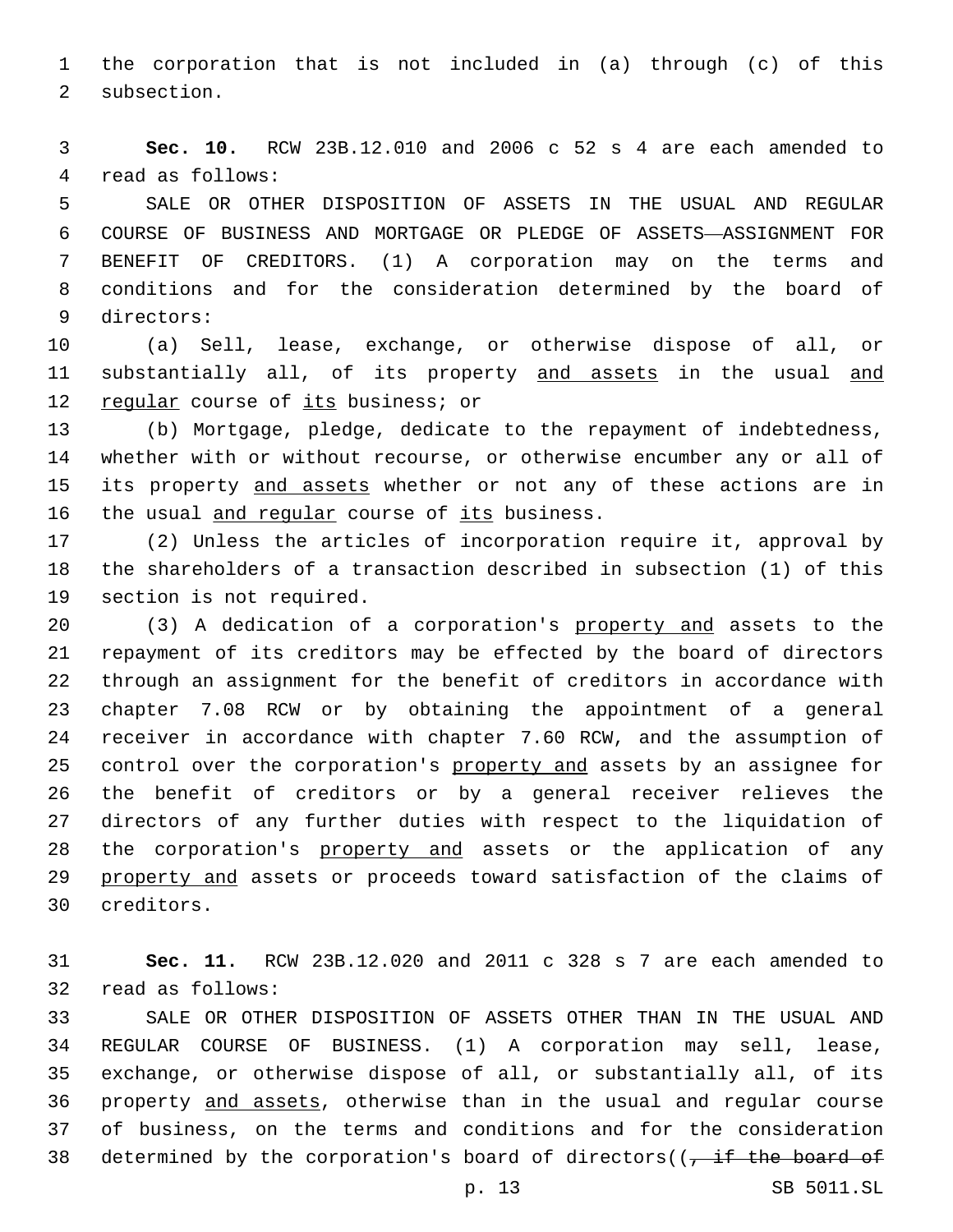directors proposes and its shareholders approve the proposed transaction)). Except as provided in subsection (8) of this section, a transaction described in this subsection requires approval of the corporation's shareholders.

5 (2) For a transaction to be approved by a corporation's 6 shareholders:

 (a) The board of directors must submit the proposed transaction 8 to the shareholders for their approval;

 (b) The board of directors must recommend the proposed transaction to the shareholders unless (i) the board of directors determines that because of conflict of interest or other special circumstances it should make no recommendation or (ii) RCW 23B.08.245 applies, and in either case the board of directors communicates the 14 basis for so proceeding to the shareholders; and

15  $((+b))$   $(c)$  The shareholders entitled to vote must approve the 16 transaction.

 (3) The board of directors may condition its submission of the proposed transaction on any basis, including the affirmative vote of holders of a specified percentage of shares held by any group of shareholders not otherwise entitled under this title or the articles of incorporation to vote as a separate voting group on the proposed 22 transaction.

 (4) If the approval of the shareholders is to be given at a 24 meeting, the corporation shall notify each shareholder, whether or 25 not entitled to vote, of the proposed shareholders' meeting at which the proposed transaction is to be submitted for approval in accordance with RCW 23B.07.050. The notice must ((also)) state that the purpose, or one of the purposes, of the meeting is to consider the sale, lease, exchange, or other disposition of all, or 30 substantially all, of the property and assets of the corporation and contain or be accompanied by a description of the transaction.

 (5) In addition to any other voting conditions imposed by the board of directors under subsection (3) of this section, the transaction must be approved by two-thirds of the voting group comprising all the votes entitled to be cast on the transaction, and of each other voting group entitled under the articles of 37 incorporation to vote separately on the transaction, unless shareholder approval is not required under subsection (8) of this section. The articles of incorporation may require a greater or lesser vote than provided in this subsection, or a greater or lesser

p. 14 SB 5011.SL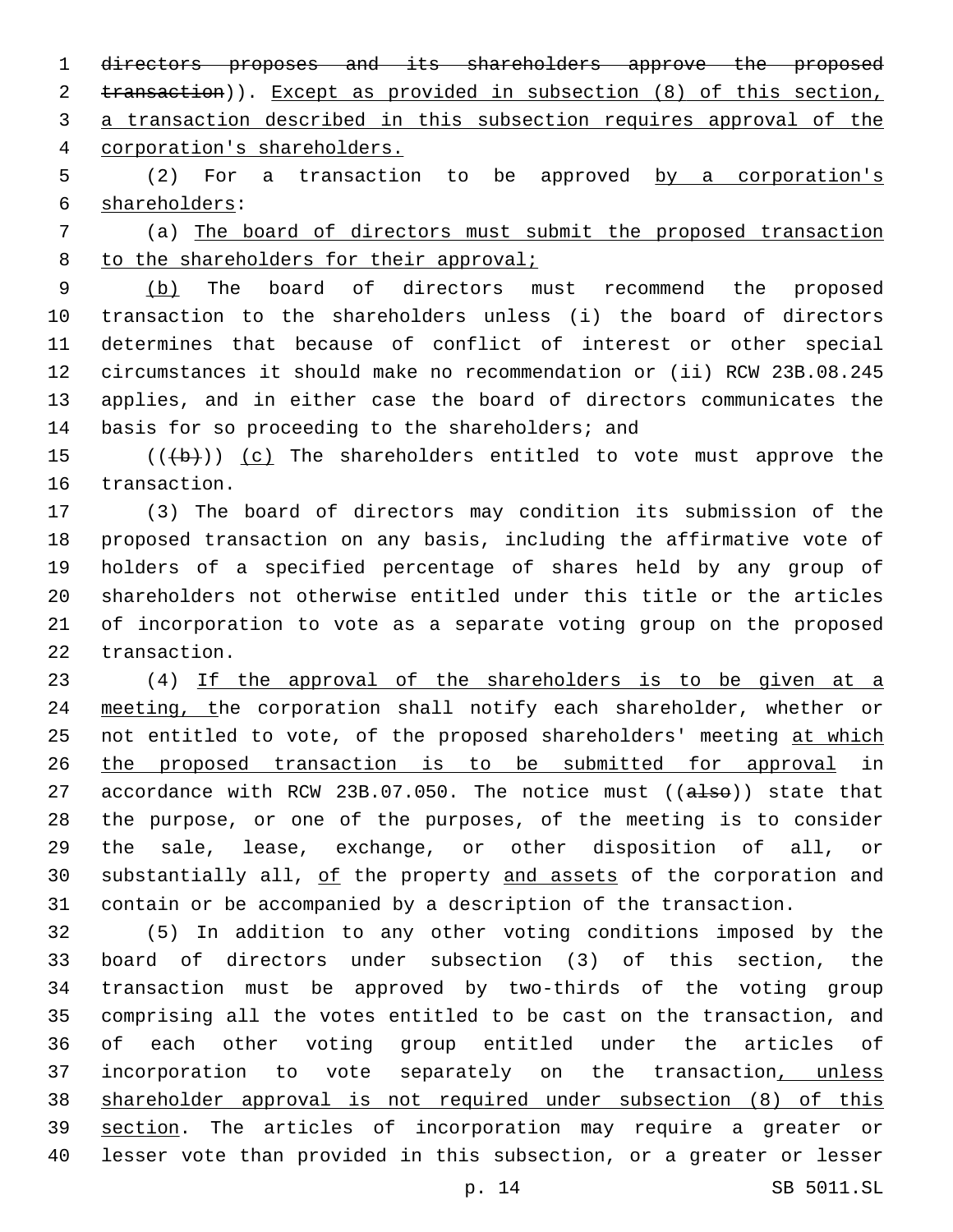vote by any separate voting groups provided for in the articles of incorporation, so long as the required vote is not less than a majority of all the votes entitled to be cast on the transaction and of each other voting group entitled to vote separately on the 5 transaction.

 (6) After a sale, lease, exchange, or other disposition of 7 property  $(\pm s)$  and assets has been approved as required by this section, the transaction may be abandoned, subject to any contractual rights, without further shareholder approval, in a manner determined 10 by the board of directors.

 (7) A transaction that constitutes a distribution is governed by 12 RCW 23B.06.400 and not by this section.

 (8) Unless the articles of incorporation otherwise require, approval by the shareholders of a parent corporation is not required for the transfer of any or all of the parent corporation's property and assets to one or more subsidiary corporations or other entities 17 all of the shares or interests of which are owned, directly or indirectly, by the parent corporation.

 (9) The sale, lease, exchange, or other disposition of all, or substantially all, the assets of one or more subsidiaries of a corporation, if not in the usual and regular course of business as conducted by that subsidiary or those subsidiaries, is to be treated 23 as a disposition by the parent corporation within the meaning of subsection (1) of this section if the subsidiary or subsidiaries constitute all, or substantially all, the assets of the parent corporation.

 **Sec. 12.** RCW 23B.01.400 and 2015 c 176 s 2148 and 2015 c 20 s 1 are each reenacted and amended to read as follows:

 Unless the context clearly requires otherwise, the definitions in 30 this section apply throughout this title.

 (1) "Articles of incorporation" include amended and restated 32 articles of incorporation and articles of merger.

 (2) "Authorized shares" means the shares of all classes a domestic or foreign corporation is authorized to issue.

 (3) "Conspicuous" means so prepared that a reasonable person against whom the record is to operate should have noticed it. For example, printing in italics or boldface or contrasting color, or 38 typing in capitals or underlined, is conspicuous.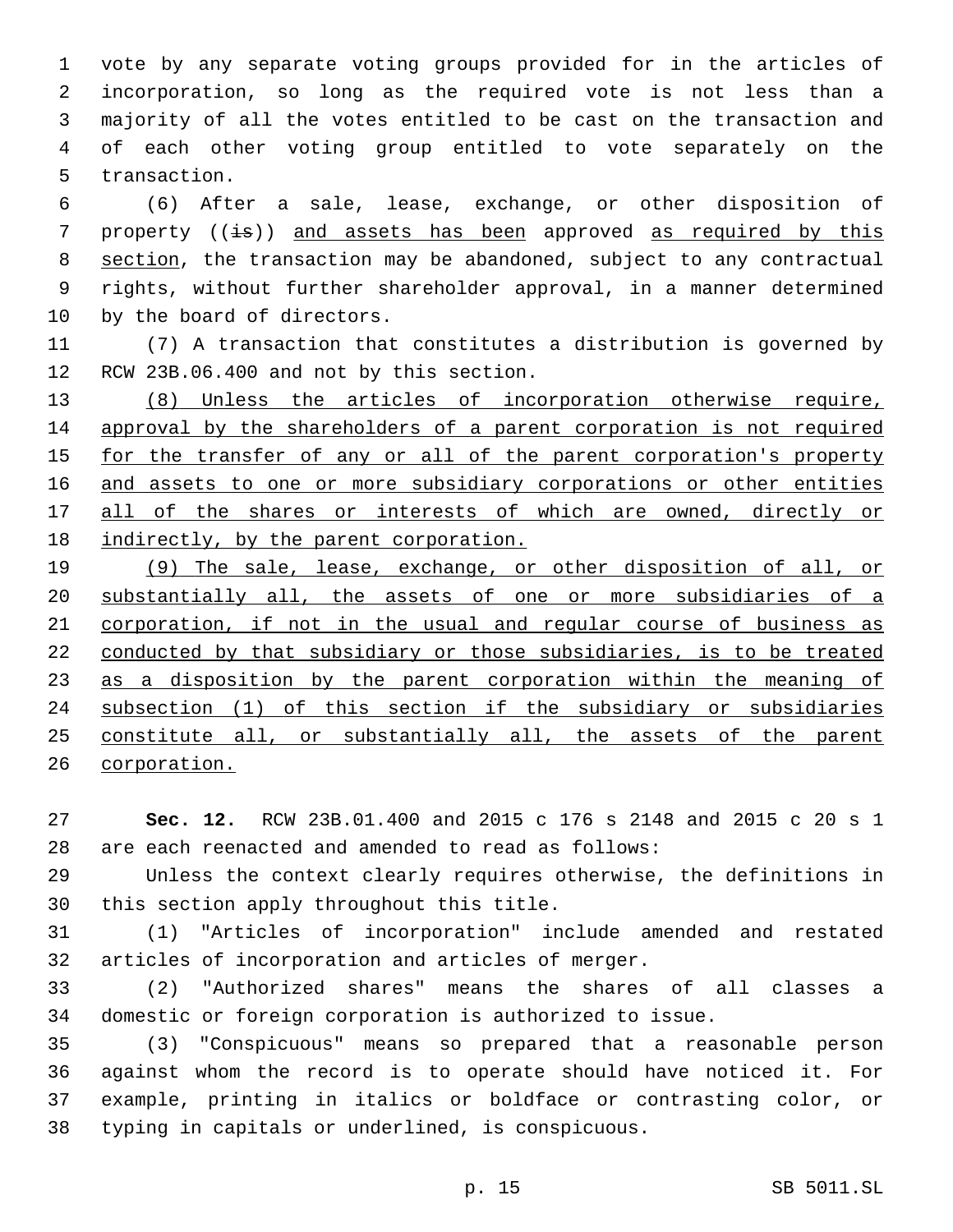(4) "Controlling interest" means ownership of an entity's outstanding shares or interests in such number as to entitle the holder at the time to elect a majority of the entity's directors or other governors without regard to voting power which may thereafter exist upon a default, failure, or other contingency.

 (5) "Corporate action" means any resolution, act, policy, contract, transaction, plan, adoption or amendment of articles of incorporation or bylaws, or other matter approved by or submitted for approval to a corporation's incorporators, board of directors or a 10 committee thereof, or shareholders.

11 ((+5)) (6) "Corporation" or "domestic corporation" means a corporation for profit, including a social purpose corporation, which is not a foreign corporation, incorporated under or subject to the 14 provisions of this title.

 $((+6))$  (7) "Deliver" includes (a) mailing, (b) for purposes of delivering a demand, consent, notice, or waiver to the corporation or one of its officers, directors, or shareholders, transmission by facsimile equipment, and (c) for purposes of delivering a demand, consent, notice, or waiver to the corporation or one of its officers, directors, or shareholders under RCW 23B.01.410 or chapter 23B.07, 23B.08, 23B.11, 23B.13, 23B.14, or 23B.16 RCW delivery by electronic 22 transmission.

 $((+7+))$  (8) "Distribution" means a direct or indirect transfer of money or other property, except its own shares, or incurrence of indebtedness by a corporation to or for the benefit of its shareholders in respect to any of its shares. A distribution may be in the form of a declaration or payment of a dividend; a distribution in partial or complete liquidation, or upon voluntary or involuntary dissolution; a purchase, redemption, or other acquisition of shares; 30 a distribution of indebtedness; or otherwise.

  $((+8))$   $(9)$  "Effective date of notice" has the meaning provided 32 in RCW 23B.01.410.

 $(1)(\overline{+9})$  (10) "Electronic transmission" means an electronic communication (a) not directly involving the physical transfer of a record in a tangible medium and (b) that may be retained, retrieved, and reviewed by the sender and the recipient thereof, and that may be directly reproduced in a tangible medium by such a sender and 38 recipient.

39 (((410)) (11) "Electronically transmitted" means the initiation 40 of an electronic transmission.

p. 16 SB 5011.SL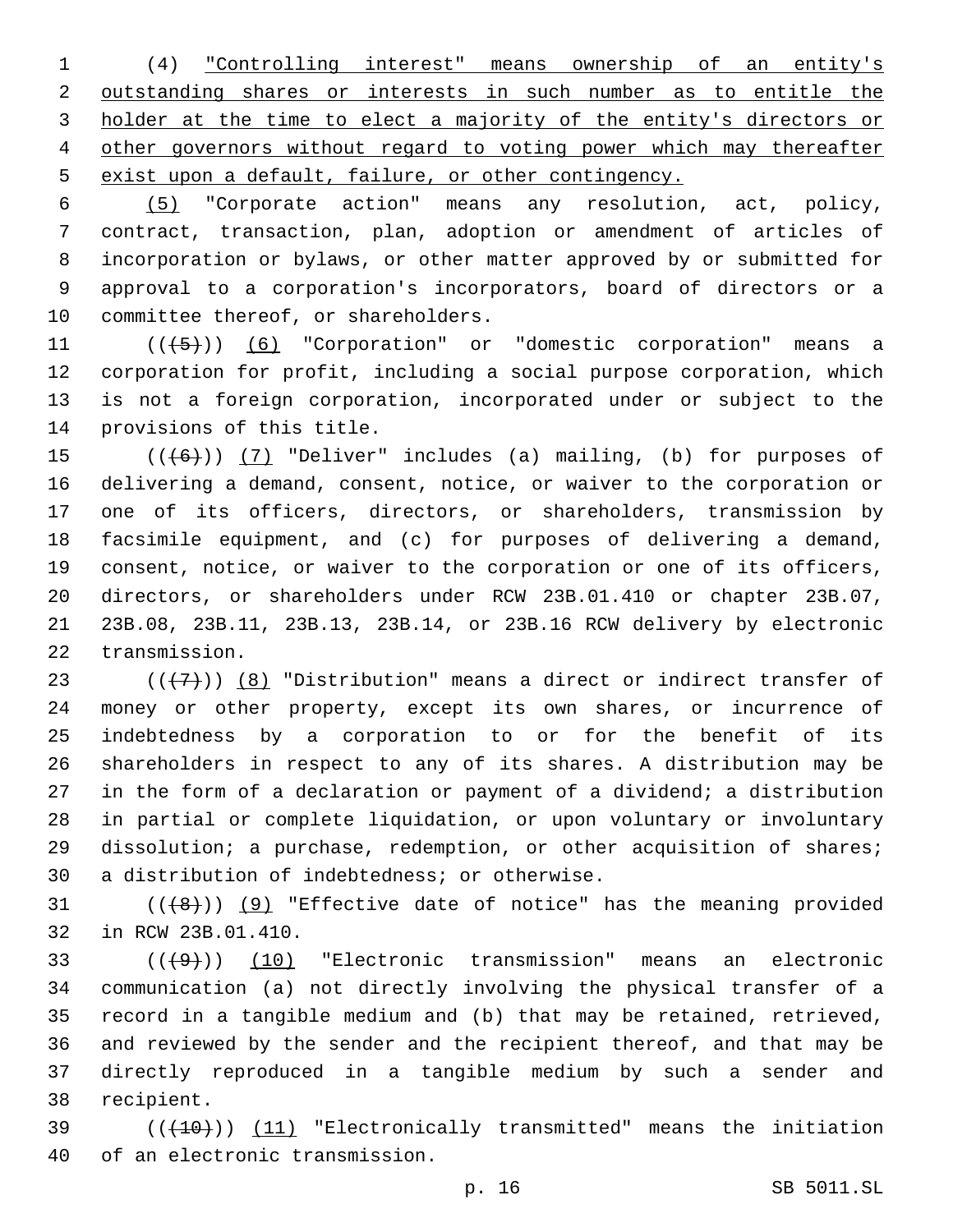1 (( $(11)$ )) (12) "Employee" includes an officer but not a director. A director may accept duties that make the director also an employee.

  $((+12))$   $(13)$  "Entity" includes a corporation and foreign corporation, not-for-profit corporation, business trust, estate, trust, partnership, limited liability company, association, joint venture, two or more persons having a joint or common economic interest, the state, United States, and a foreign governmental subdivision, agency, or instrumentality, or any other legal or 9 commercial entity.

 ( $(\overline{+13})$ )  $(14)$  "Execute," "executes," or "executed" means (a) signed with respect to a written record or (b) electronically transmitted along with sufficient information to determine the sender's identity with respect to an electronic transmission, or (c) with respect to a record to be filed with the secretary of state, in compliance with the standards for filing with the office of the secretary of state as prescribed by the secretary of state.

17 (( $(144)$ )) (15) "Foreign corporation" means a corporation for profit incorporated under a law other than the law of this state.

19 (( $(15)$ ) (16) "Foreign limited partnership" means a partnership formed under laws other than of this state and having as partners one or more general partners and one or more limited partners.

 $((+16))$  (17) "General social purpose" means the general social purpose for which a social purpose corporation is organized as set forth in the articles of incorporation of the corporation in 25 accordance with RCW  $23B.25.040(1)(c)$ .

 ( $(\overline{+17})$ )  $(18)$  "Governmental subdivision" includes authority, 27 county, district, and municipality.

28 (( $(18)$ )) (19) "Governor" has the meaning given that term in RCW 23.95.105.

30 (20) "Includes" denotes a partial definition.

 (( $(19)$ )) (21) "Individual" includes the estate of an incompetent 32 or deceased individual.

 (((20))) (22) "Limited partnership" or "domestic limited partnership" means a partnership formed by two or more persons under the laws of this state and having one or more general partners and 36 one or more limited partners.

( $(\frac{21}{2})$ ) (23) "Means" denotes an exhaustive definition.

38  $((+22))$   $(24)$  "Notice" has the meaning provided in RCW 23B.01.410.39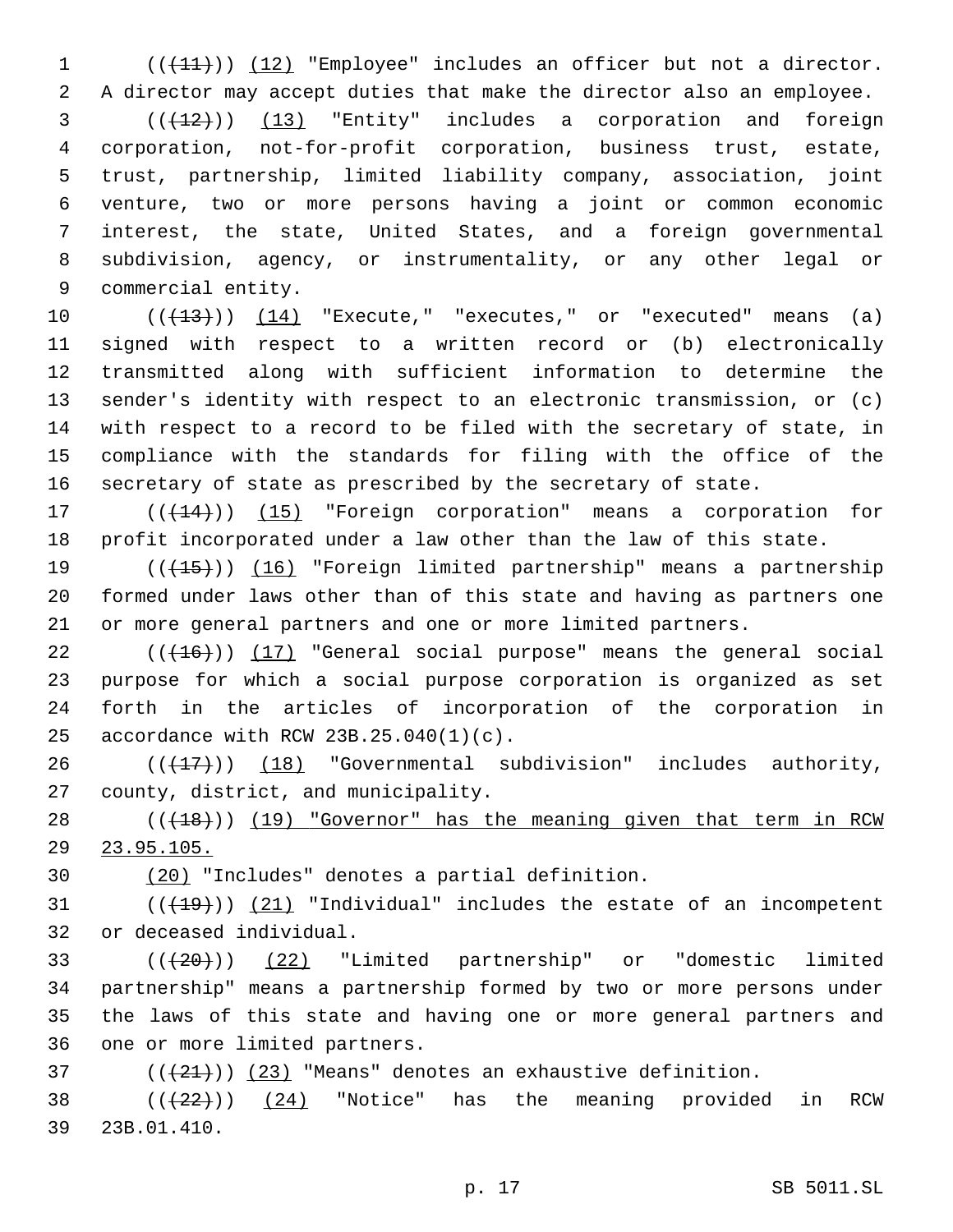1 (( $(23)$ )) (25) "Person" means an individual, corporation, business trust, estate, trust, partnership, limited liability company, association, joint venture, government, governmental subdivision, agency, or instrumentality, or any other legal or commercial entity.

5  $((+24))$   $(26)$  "Principal office" means the office, in or out of this state, so designated in the annual report where the principal executive offices of a domestic or foreign corporation are located.

8  $((+25+))$   $(27)$  "Proceeding" includes civil suit and criminal, 9 administrative, and investigatory action.

 $((+26))$   $(28)$  "Public company" means a corporation that has a class of shares registered with the federal securities and exchange commission pursuant to section 12 or 15 of the securities exchange act of 1934, or section 8 of the investment company act of 1940, or 14 any successor statute.

 $((+27))$   $(29)$  "Qualified director" means (a) with respect to a director's conflicting interest transaction as defined in RCW 23B.08.700, any director who does not have either (i) a conflicting interest respecting the transaction, or (ii) a familial, financial, professional, or employment relationship with a second director who does have a conflicting interest respecting the transaction, which relationship would, in the circumstances, reasonably be expected to exert an influence on the first director's judgment when voting on the transaction; (b) with respect to RCW 23B.08.735, a qualified director under (a) of this subsection if the business opportunity were a director's conflicting interest transaction; and (c) with 26 respect to RCW 23B.02.020(5)(k), a director who is not a director (i) to whom the limitation or elimination of the duty of an officer to offer potential business opportunities to the corporation would apply, or (ii) who has a familial, financial, professional, or employment relationship with another officer to whom the limitation or elimination would apply, which relationship would, in the circumstances, reasonably be expected to exert an influence on the director's judgment when voting on the limitation or elimination.

34 (( $(28)$ )) (30) "Record" means information inscribed on a tangible medium or contained in an electronic transmission.

36 (( $(29)$ )) (31) "Record date" means the date established under chapter 23B.07 RCW on which a corporation determines the identity of its shareholders and their shareholdings for purposes of this title. The determinations shall be made as of the close of business on the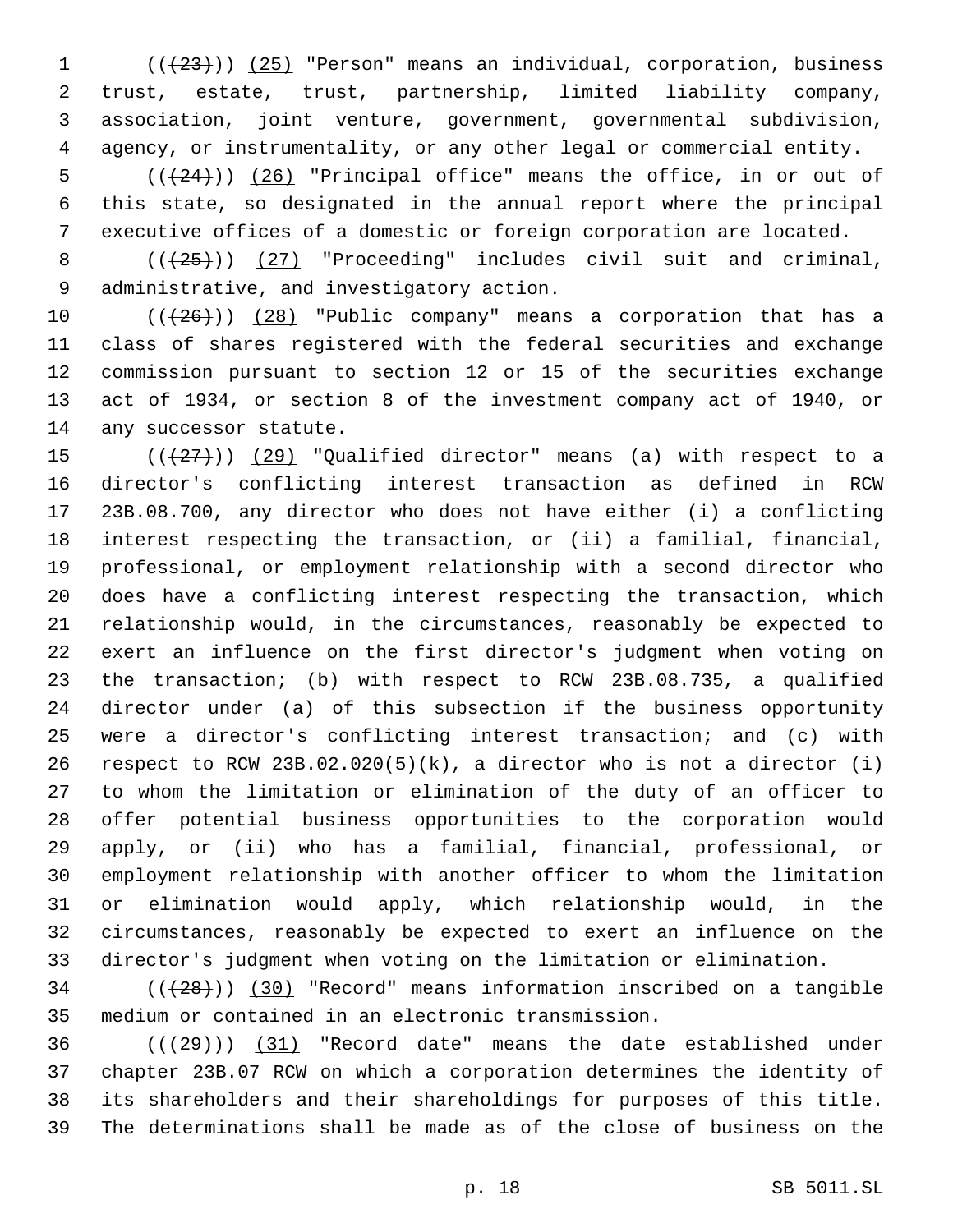1 record date unless another time for doing so is specified when the 2 record date is fixed.

3 (((30))) (32) "Registered office" means the address of the corporation's registered agent.4

 (( $(31)$ )) (33) "Secretary" means the corporate officer to whom the board of directors has delegated responsibility under RCW 23B.08.400(3) for custody of the minutes of the meetings of the board of directors and of the shareholders and for authenticating records 9 of the corporation.

10 (( $\left(\frac{32}{12}\right)$ ) (34) "Shareholder" means the person in whose name shares 11 are registered in the records of a corporation or the beneficial 12 owner of shares to the extent of the rights granted by a nominee 13 certificate on file with a corporation.

14 (( $(33)$ )) (35) "Shares" means the units into which the proprietary 15 interests in a corporation are divided.

16 ((+34))) (36) "Social purpose" includes any general social 17 purpose and any specific social purpose.

18 (( $\left(\frac{35}{10}\right)$ ) (37) "Social purpose corporation" means a corporation 19 that has elected to be governed as a social purpose corporation under 20 chapter 23B.25 RCW.

21 (( $(36)$ )) (38) "Specific social purpose" means the specific social purpose or purposes for which a social purpose corporation is organized as set forth in the articles of incorporation of the corporation in accordance with RCW 23B.25.040(2)(a).

 ( $(437)$ ) (39) "State," when referring to a part of the United States, includes a state and commonwealth, and their agencies and governmental subdivisions, and a territory and insular possession, and their agencies and governmental subdivisions, of the United 29 States.

30 (((38))) (40) "Subscriber" means a person who subscribes for 31 shares in a corporation, whether before or after incorporation.

32 (((39))) (41) "Subsidiary" means an entity in which the 33 corporation has a controlling interest.

34 (42) "Tangible medium" means a writing, copy of a writing, or 35 facsimile, or a physical reproduction, each on paper or on other 36 tangible material.

37 (( $(40)$ )) (43) "United States" includes a district, authority, 38 bureau, commission, department, and any other agency of the United 39 States.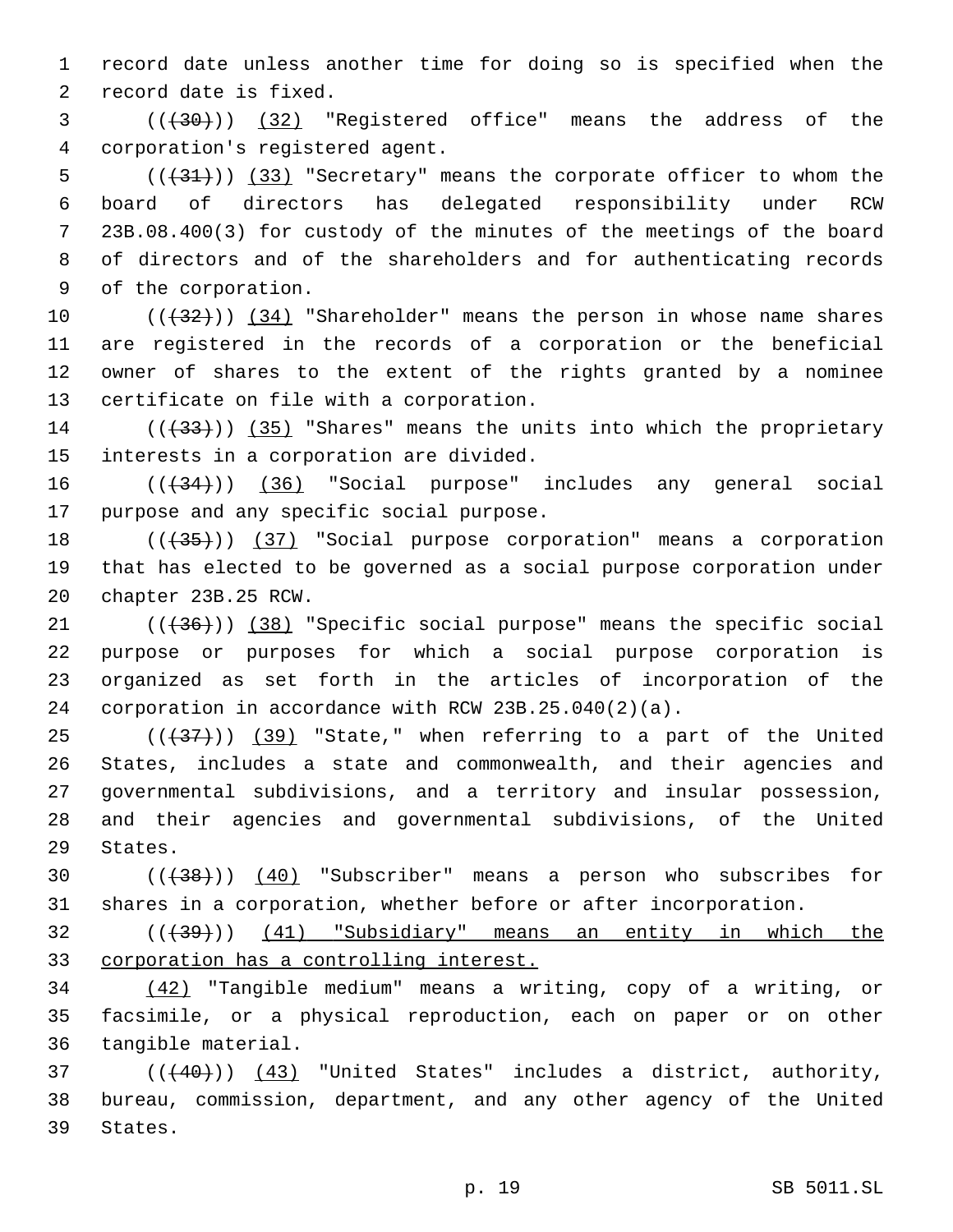1 (( $(41)$ )) (44) "Voting group" means all shares of one or more classes or series that under the articles of incorporation or this title are entitled to vote and be counted together collectively on a matter at a meeting of shareholders. All shares entitled by the articles of incorporation or this title to vote generally on the matter are for that purpose a single voting group.6

 (((42))) (45) "Writing" does not include an electronic 8 transmission.

9  $((43))$   $(46)$  "Written" means embodied in a tangible medium.

 **Sec. 13.** RCW 23B.07.050 and 1989 c 165 s 64 are each amended to 11 read as follows:

 (1) A corporation shall notify shareholders of the date, time, and place of each annual and special shareholders' meeting. Such notice shall be given no fewer than ten nor more than sixty days before the meeting date, except that notice of a shareholders' meeting to act on an amendment to the articles of incorporation, a 17 plan of merger or share exchange, a proposed ((sale of)) disposition of property and assets pursuant to RCW 23B.12.020, or the dissolution of the corporation shall be given no fewer than twenty nor more than sixty days before the meeting date. Unless this title or the articles of incorporation require otherwise, the corporation is required to give notice only to shareholders entitled to vote at the meeting.

 (2) Unless this title or the articles of incorporation require otherwise, notice of an annual meeting need not include a description of the purpose or purposes for which the meeting is called.

 (3) Notice of a special meeting must include a description of the purpose or purposes for which the meeting is called.

 (4) Unless the bylaws require otherwise, if an annual or special shareholders' meeting is adjourned to a different date, time, or place, notice need not be given of the new date, time, or place if the new date, time, or place is announced at the meeting before adjournment. If a new record date for the adjourned meeting is or must be fixed under RCW 23B.07.070, however, notice of the adjourned meeting must be given under this section to persons who are 35 shareholders as of the new record date.

 **Sec. 14.** RCW 23B.13.020 and 2014 c 83 s 15 are each amended to 37 read as follows: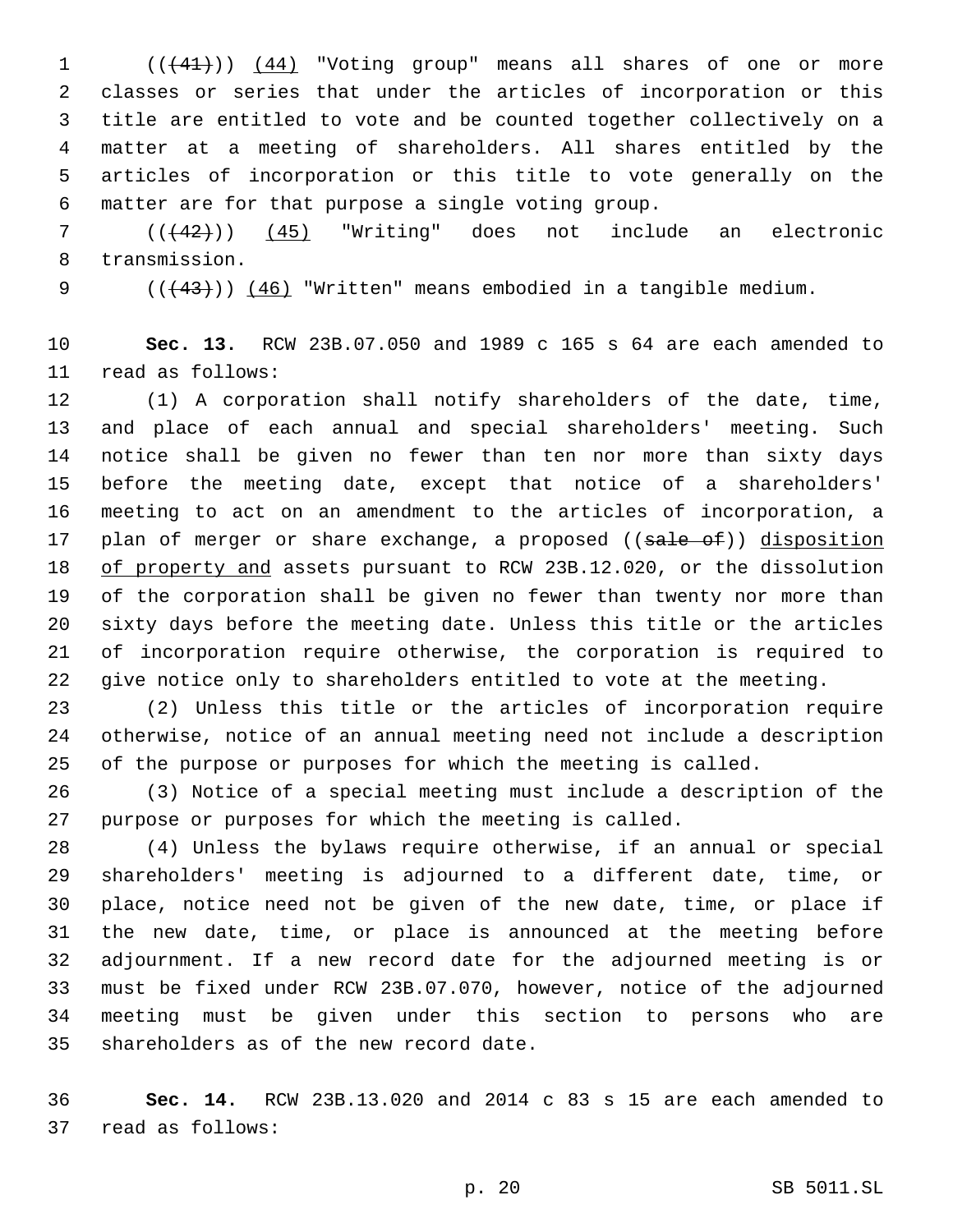(1) A shareholder is entitled to dissent from, and obtain payment of the fair value of the shareholder's shares in the event of, any of 3 the following corporate actions:

 (a) A plan of merger, which has become effective, to which the corporation is a party (i) if shareholder approval was required for the merger by RCW 23B.11.030, 23B.11.080, or the articles of incorporation, and the shareholder was entitled to vote on the merger, or (ii) if the corporation was a subsidiary and the plan of merger provided for the merger of the subsidiary with its parent 10 under RCW 23B.11.040;

 (b) A plan of share exchange, which has become effective, to which the corporation is a party as the corporation whose shares have 13 been acquired, if the shareholder was entitled to vote on the plan;

14 (c) A sale  $((\theta \cdot \mathbf{r}))$ , lease, exchange, or other disposition, which has become effective, of all, or substantially all, of the property 16 and assets of the corporation other than in the usual and regular course of business, if the shareholder was entitled to vote on the 18 sale  $((\theta \cdot \hat{r}))$ , lease, exchange, or other disposition, including a 19 ((sale)) disposition in dissolution, but not including a ((sale)) 20 disposition pursuant to court order or a ((sale)) disposition for cash pursuant to a plan by which all or substantially all of the net 22 proceeds of the ((sale)) disposition will be distributed to the 23 shareholders within one year after the date of ((sale)) the 24 disposition;

 (d) An amendment of the articles of incorporation, whether or not the shareholder was entitled to vote on the amendment, if the amendment effects a redemption or cancellation of all of the shareholder's shares in exchange for cash or other consideration 29 other than shares of the corporation;

(e) Any action described in RCW 23B.25.120;30

 (f) Any corporate action approved pursuant to a shareholder vote to the extent the articles of incorporation, bylaws, or a resolution of the board of directors provides that voting or nonvoting shareholders are entitled to dissent and obtain payment for their 35 shares; or

 (g) A plan of entity conversion in the case of a conversion of a domestic corporation to a foreign corporation, which has become effective, to which the domestic corporation is a party as the converting entity, if: (i) The shareholder was entitled to vote on the plan; and (ii) the shareholder does not receive shares in the

p. 21 SB 5011.SL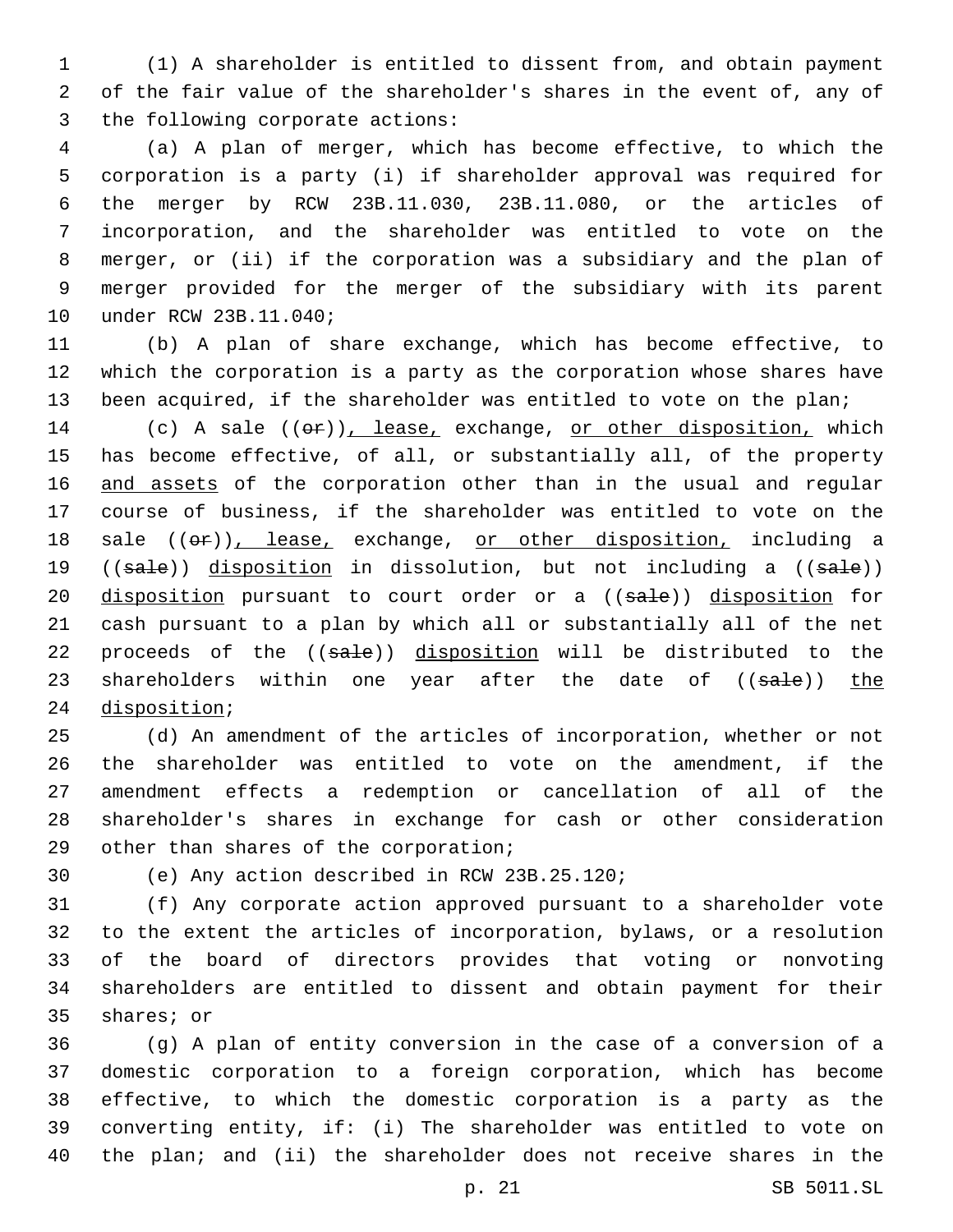surviving entity that have terms as favorable to the shareholder in all material respects and that represent at least the same percentage interest of the total voting rights of the outstanding shares of the surviving entity as the shares held by the shareholder before the 5 conversion.

 (2) A shareholder entitled to dissent and obtain payment for the shareholder's shares under this chapter may not challenge the corporate action creating the shareholder's entitlement unless the action fails to comply with the procedural requirements imposed by this title, RCW 25.10.831 through 25.10.886, the articles of incorporation, or the bylaws, or is fraudulent with respect to the 12 shareholder or the corporation.

 (3) The right of a dissenting shareholder to obtain payment of the fair value of the shareholder's shares shall terminate upon the 15 occurrence of any one of the following events:

(a) The proposed corporate action is abandoned or rescinded;

 (b) A court having jurisdiction permanently enjoins or sets aside 18 the corporate action; or

 (c) The shareholder's demand for payment is withdrawn with the 20 written consent of the corporation.

 **Sec. 15.** RCW 23B.07.300 and 1989 c 165 s 77 are each amended to 22 read as follows:

 (1) One or more shareholders may create a voting trust, conferring on a trustee the right to vote or otherwise act for them, by signing an agreement setting out the provisions of the trust, which may include anything consistent with its purpose, and transferring their shares to the trustee. When a voting trust agreement is signed, the trustee shall prepare a list of the names 29 and addresses of all voting trust beneficial owners ((of beneficial 30 interests in the trust)), together with the number and class of 31 shares each voting trust beneficial owner ((of a beneficial 32 interest)) transferred to the trust, and deliver copies of the list and agreement to the corporation's principal office.

 (2) A voting trust becomes effective on the date the first shares 35 subject to the trust are registered in the trustee's name. ((A voting trust is valid for not more than ten years after its effective date unless extended under subsection (3) of this section.))

 (3) ((All or some of the parties to a voting trust may extend it for additional terms of not more than ten years each by signing an

p. 22 SB 5011.SL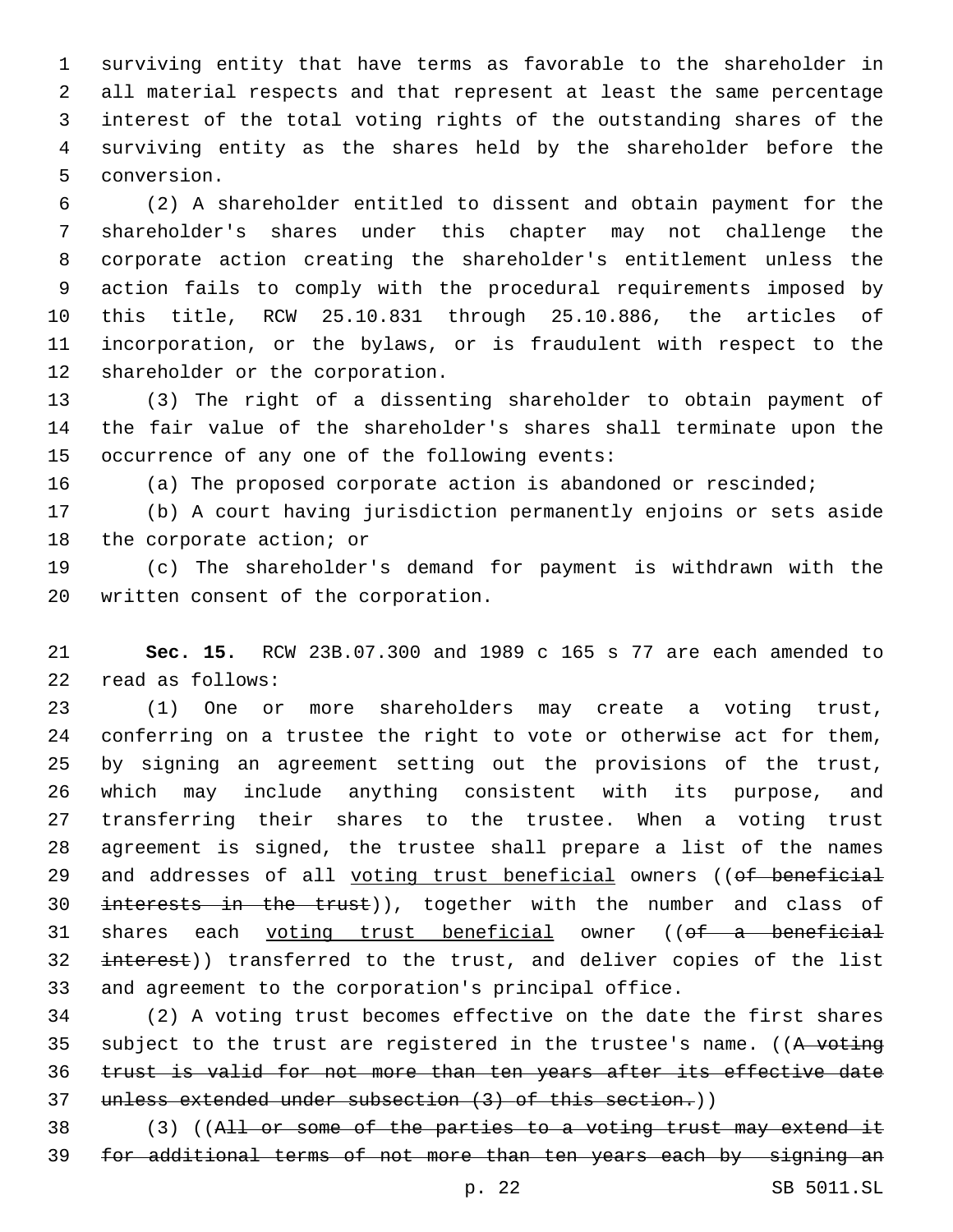extension agreement and obtaining the voting trustee's written consent to the extension. An extension is valid only until the earlier of ten years from the date the first shareholder signs the extension agreement or the date of expiration of the extension. The voting trustee must deliver copies of the extension agreement and list of beneficial owners to the corporation's principal office. An extension agreement binds only those parties signing it.)) Limits, if any, on the duration of a voting trust are to be as set forth in the voting trust agreement. A voting trust that became effective when this section limited the term of a voting trust to ten years will 11 remain governed by the provisions of this section then in effect 12 relating to the duration of voting trusts, unless the voting trust agreement is amended to provide otherwise by unanimous agreement of 14 the parties to that agreement.

 **Sec. 16.** RCW 23B.07.320 and 2009 c 189 s 22 are each amended to 16 read as follows:

 (1) An agreement among the shareholders of a corporation that is not contrary to public policy and that complies with this section is effective among the shareholders and the corporation even though it is inconsistent with one or more other provisions of this title in that it:

 (a) Eliminates the board of directors or restricts the discretion 23 or powers of the board of directors;

 (b) Governs the approval or making of distributions whether or not in proportion to ownership of shares, subject to the limitations 26 in RCW 23B.06.400;

 (c) Establishes who shall be directors or officers of the corporation, or their terms of office or manner of selection or 29 removal;

 (d) Governs, in general or in regard to specific matters, the exercise or division of voting power by or between the shareholders and directors or by or among any of them, including use of weighted 33 voting rights or director proxies;

 (e) Establishes the terms and conditions of any agreement for the transfer or use of property or the provision of services between the corporation and any shareholder, director, officer, or employee of 37 the corporation or among any of them;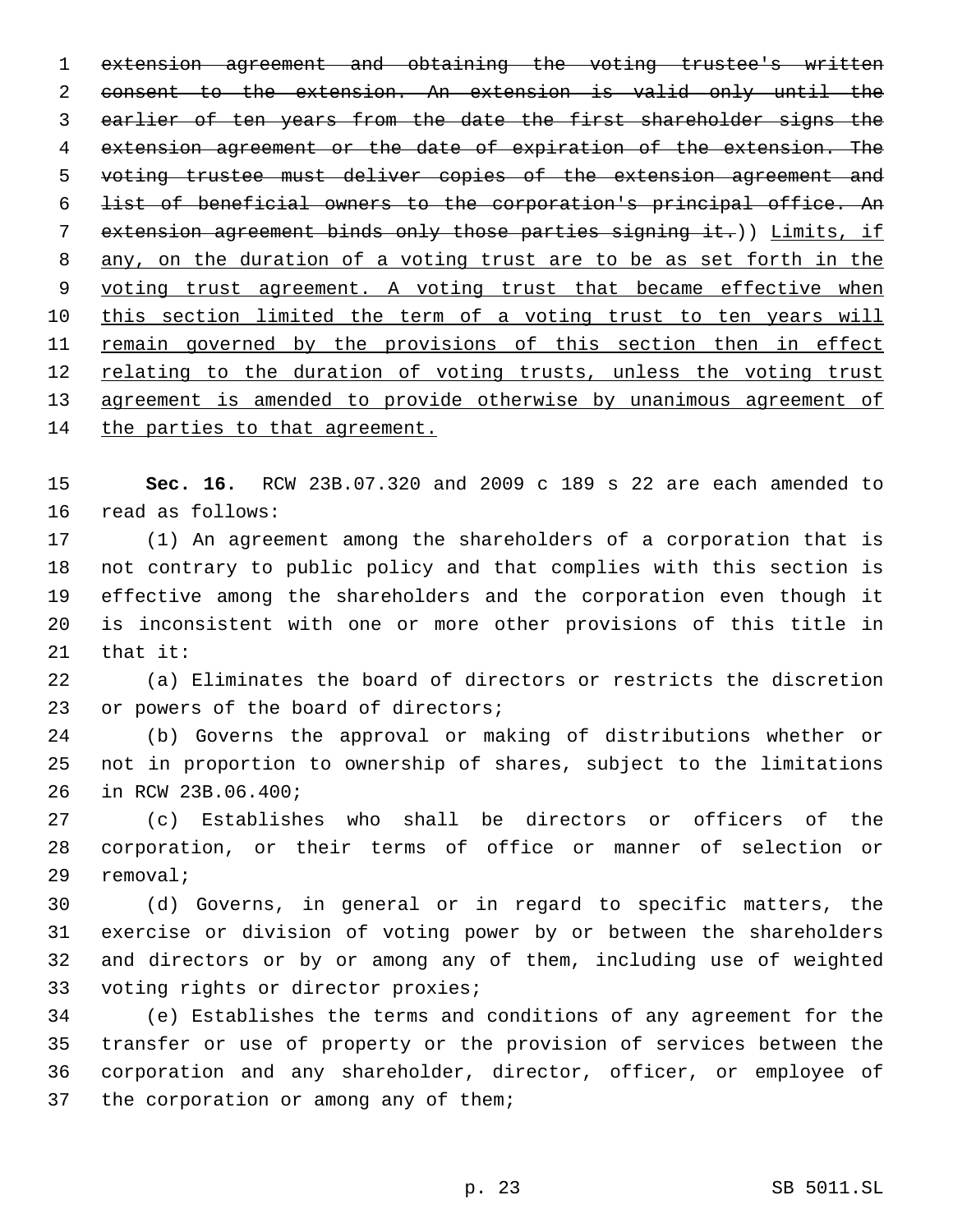(f) Transfers to one or more shareholders or other persons all or part of the authority to exercise the corporate powers or to manage 3 the business and affairs of the corporation;

 (g) Provides a process by which a deadlock among directors or 5 shareholders may be resolved;

 (h) Requires dissolution of the corporation at the request of one or more shareholders or upon the occurrence of a specified event or 8 contingency; or

 (i) Otherwise governs the exercise of the corporate powers or the management of the business and affairs of the corporation or the relationship among the shareholders, the directors, and the 12 corporation, or among any of them.

(2) An agreement authorized by this section shall be:

 (a) Set forth in a written agreement that is signed by all persons who are shareholders at the time of the agreement and is made known to the corporation; and

 (b) Subject to amendment only by all persons who are shareholders at the time of the amendment, unless the agreement provides 19 otherwise( $\overline{t}$  and

20 (c) Valid for ten years, unless the agreement provides 21 otherwise)).

 (3) The existence of an agreement authorized by this section shall be noted conspicuously on the front or back of each certificate for outstanding shares or on the information statement required by RCW 23B.06.260(2). If at the time of the agreement the corporation has shares outstanding represented by certificates, the corporation shall recall the outstanding certificates and issue substitute certificates that comply with this subsection. The failure to note the existence of the agreement on the certificate or information statement shall not affect the validity of the agreement or any action taken pursuant to it. Unless the agreement provides otherwise, any person who acquires outstanding or newly issued shares in the corporation after an agreement authorized by this section has been effected, whether by purchase, gift, operation of law, or otherwise, is deemed to have assented to the agreement and to be a party to the agreement. A purchaser of shares who is aggrieved because he or she at the time of purchase did not have actual or constructive knowledge of the existence of the agreement may either: (a) Bring an action to rescind the purchase within the earlier of ninety days after discovery of the existence of the agreement or two years after the

p. 24 SB 5011.SL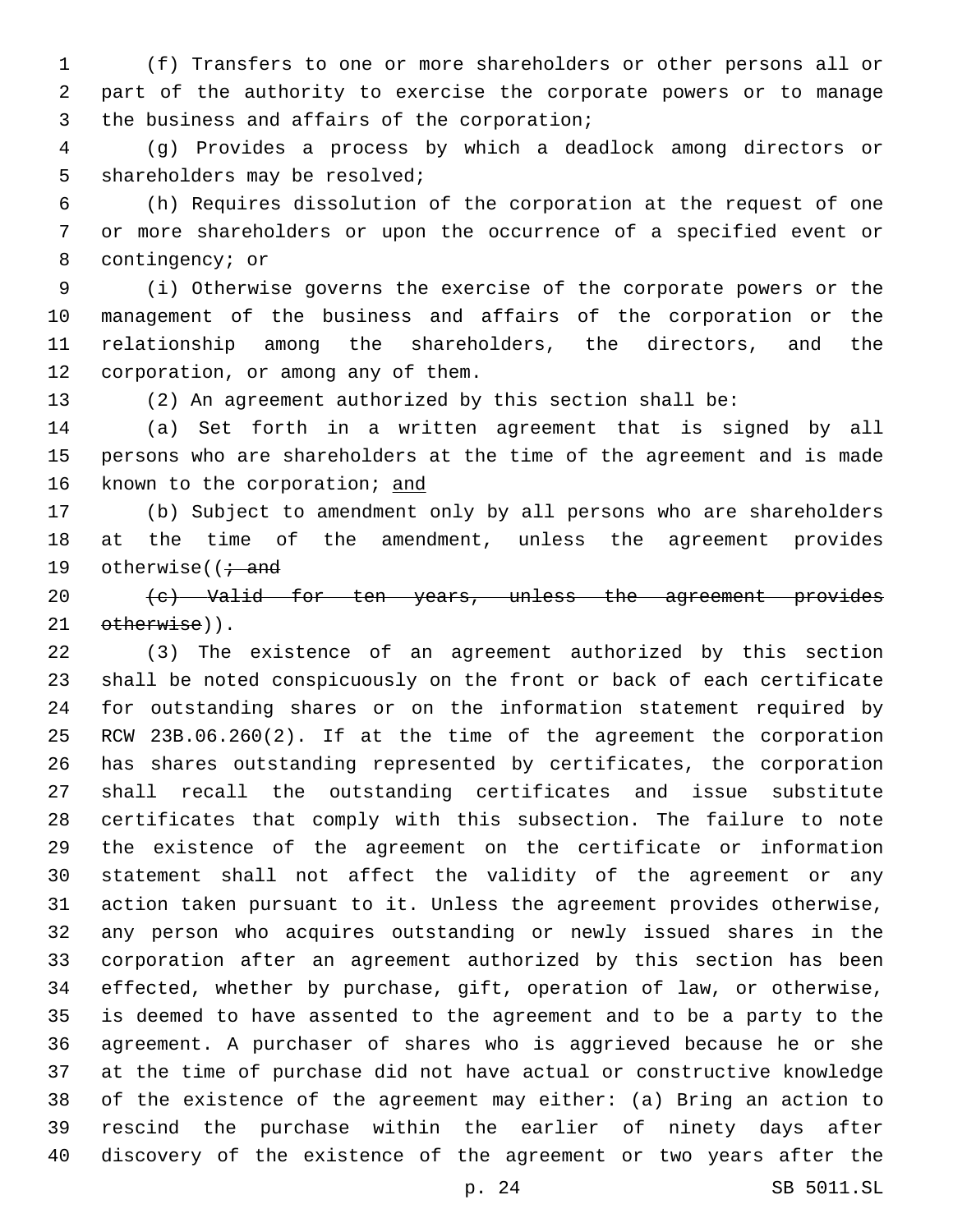purchase of the shares; or (b) continue to hold the shares subject to the agreement but with a right of action for any damages resulting from nondisclosure of the existence of the agreement. A purchaser shall be deemed to have constructive knowledge of the existence of the agreement if its existence is noted on the certificate or information statement for the shares in compliance with this subsection and, if the shares are not represented by a certificate, the information statement is delivered to the purchaser at or prior 9 to the time of purchase of the shares.

 (4) An agreement authorized by this section shall cease to be effective when shares of the corporation are listed on a national securities exchange or regularly traded in a market maintained by one or more members of a national or affiliated securities association.

 (5) An agreement authorized by this section that limits the discretion or powers of the board of directors shall relieve the directors of, and impose upon the person or persons in whom such discretion or powers are vested, liability for acts or omissions imposed by law on directors to the extent that the discretion or powers of the directors are limited by the agreement.

 (6) The existence or performance of an agreement authorized by this section shall not be a ground for imposing personal liability on any shareholder for the acts or debts of the corporation even if the agreement or its performance treats the corporation as if it were a partnership or results in failure to observe the corporate formalities otherwise applicable to the matters governed by the 26 agreement.

 (7) Incorporators or subscribers for shares may act as shareholders with respect to an agreement authorized by this section if no shares have been issued when the agreement is made.

 (8) Limits, if any, on the duration of an agreement governed by 31 this section are to be as set forth in the agreement. An agreement governed by this section that became effective when this section limited the term of such an agreement to ten years unless the agreement provided otherwise will remain governed by the provisions 35 of this section then in effect relating to the duration of agreements among shareholders.

 **Sec. 17.** RCW 23B.11.040 and 2009 c 189 s 39 are each amended to read as follows:38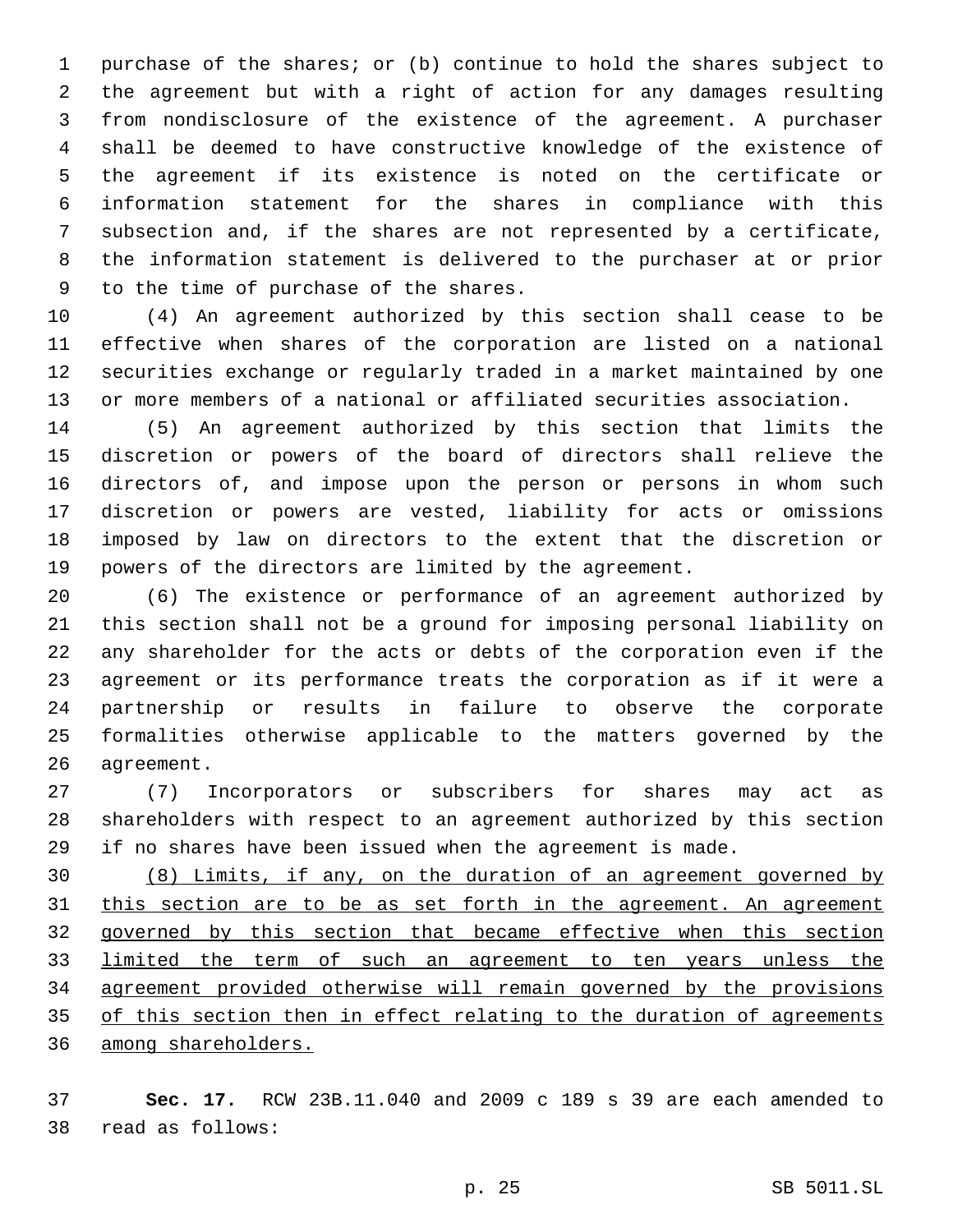(1) A parent corporation owning at least ninety percent of the outstanding shares of each class of a subsidiary corporation may (a) merge the subsidiary into itself without approval of the shareholders of the parent or subsidiary, or (b) merge itself into the subsidiary without approval of the shareholders of the subsidiary. A merger of a parent corporation into its subsidiary otherwise will be governed by the provisions of chapter 23B.11 RCW applicable to mergers generally.

 (2) The board of directors of the parent shall approve a plan of 9 merger that sets forth:

(a) The names of the parent and subsidiary; and

 (b) The manner and basis of converting the shares of the subsidiary or parent corporation, as applicable, into shares, 13 obligations, or other securities of the ((parent)) surviving corporation or any other corporation or into cash or other property 15 in whole or part.

 (3) Within ten days after the corporate action becomes effective, 17 the ((parent)) surviving corporation shall deliver a notice to each 18 other shareholder of the subsidiary, which notice ((shall)) must 19 include a copy of the plan of merger.

 (4) Articles of merger under this section may not contain amendments to the articles of incorporation of the parent corporation, except for amendments enumerated in RCW 23B.10.020.

 **Sec. 18.** RCW 23B.19.020 and 2016 c 216 s 1 are each amended to read as follows:24

 The definitions in this section apply throughout this chapter 26 unless the context clearly requires otherwise.

 (1) "Acquiring person" means a person or group of persons, other than the target corporation or a subsidiary of the target corporation, who is the beneficial owner of voting shares entitled to cast votes comprising ten percent or more of the voting power of the target corporation; provided, however, that the term "acquiring person" does not include any person who (a) beneficially owned voting shares entitled to cast votes comprising ten percent or more of the voting power of the target corporation on March 23, 1988; (b) acquired its voting shares of the target corporation solely by gift, inheritance, or in a transaction in which no consideration is exchanged; (c) equals or exceeds the ten percent threshold as a result of action taken solely by the target corporation, such as redemption of shares, unless that person, by its own action, acquires

p. 26 SB 5011.SL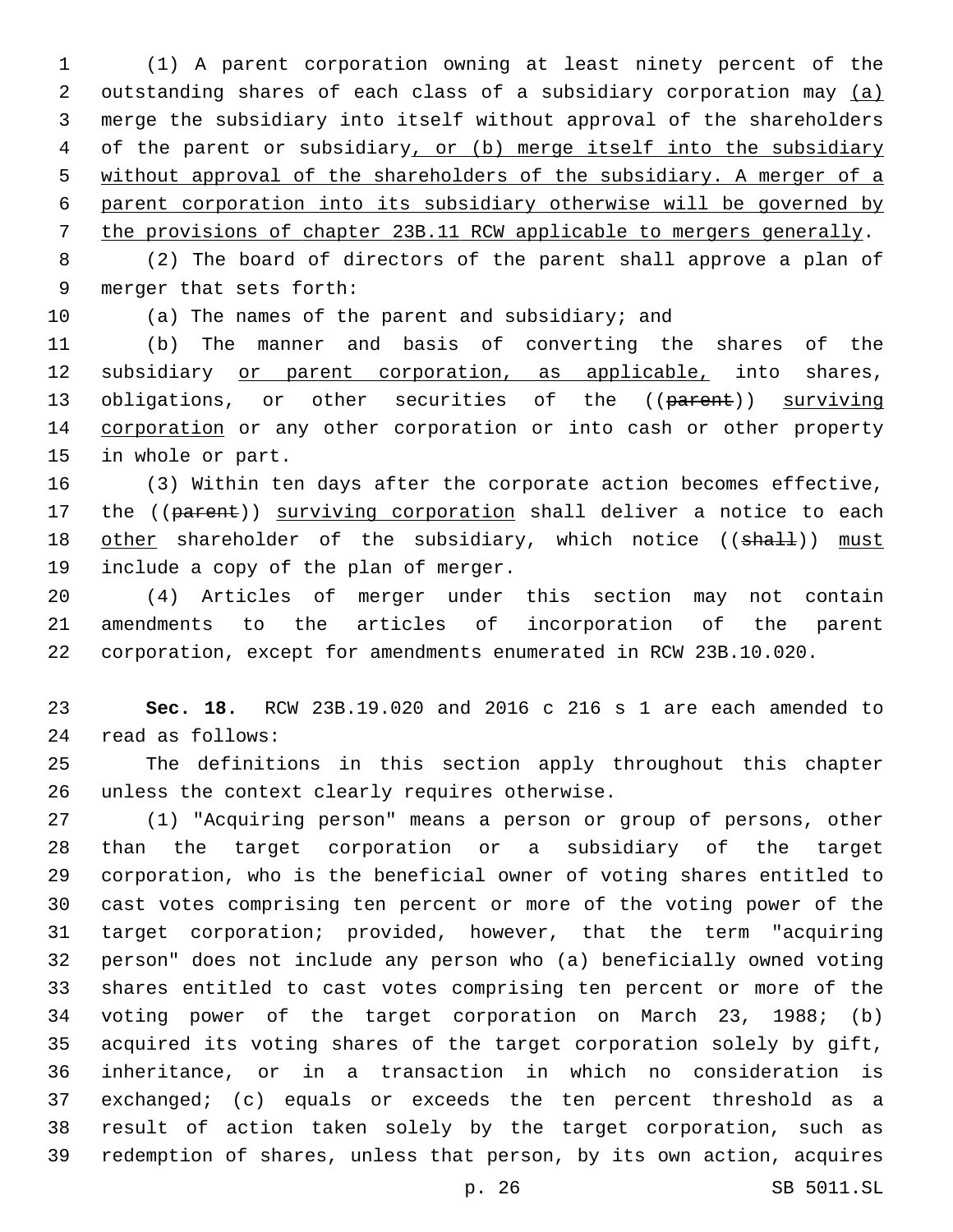additional voting shares of the target corporation; (d) beneficially owned voting shares entitled to cast votes comprising ten percent or more of the voting power of the target corporation prior to the time the target corporation had a class of voting shares registered with the securities and exchange commission pursuant to section 12 or 15 6 of the exchange act; or (e) beneficially ((was the owner of)) owned voting shares entitled to cast votes comprising ten percent or more 8 of the ((outstanding)) voting ((shares)) power of the target 9 corporation prior to the time the target corporation amended its articles of incorporation to provide that the corporation shall be subject to the provisions of this chapter. An agent, bank, broker, nominee, or trustee for another person, if the other person is not an acquiring person, who acts in good faith and not for the purpose of circumventing this chapter, is not an acquiring person. For the purpose of determining whether a person is an acquiring person, the number of voting shares of the target corporation that are outstanding shall include voting shares beneficially owned by the person through application of subsection (4) of this section, but shall not include any other unissued voting shares of the target corporation which may be issuable pursuant to any agreement, arrangement, or understanding; or upon exercise of conversion rights, 22 warrants, or options; or otherwise.

 (2) "Affiliate" means a person who directly or indirectly controls, or is controlled by, or is under common control with, a 25 person.

 (3) "Announcement date," when used in reference to any significant business transaction, means the date of the first public announcement of the final, definitive proposal for such a significant business transaction.29

 (4) "Associate" means (a) a domestic or foreign corporation or organization of which a person is an officer, director, member, or partner or in which a person performs a similar function; (b) a direct or indirect beneficial owner of ten percent or more of any class of equity securities of a person; (c) a trust or estate in which a person has a beneficial interest or as to which a person serves as trustee or in a similar fiduciary capacity; and (d) the spouse or a parent or sibling of a person or a child, grandchild, sibling, parent, or spouse of any thereof, of a person or an 39 individual having the same home as a person.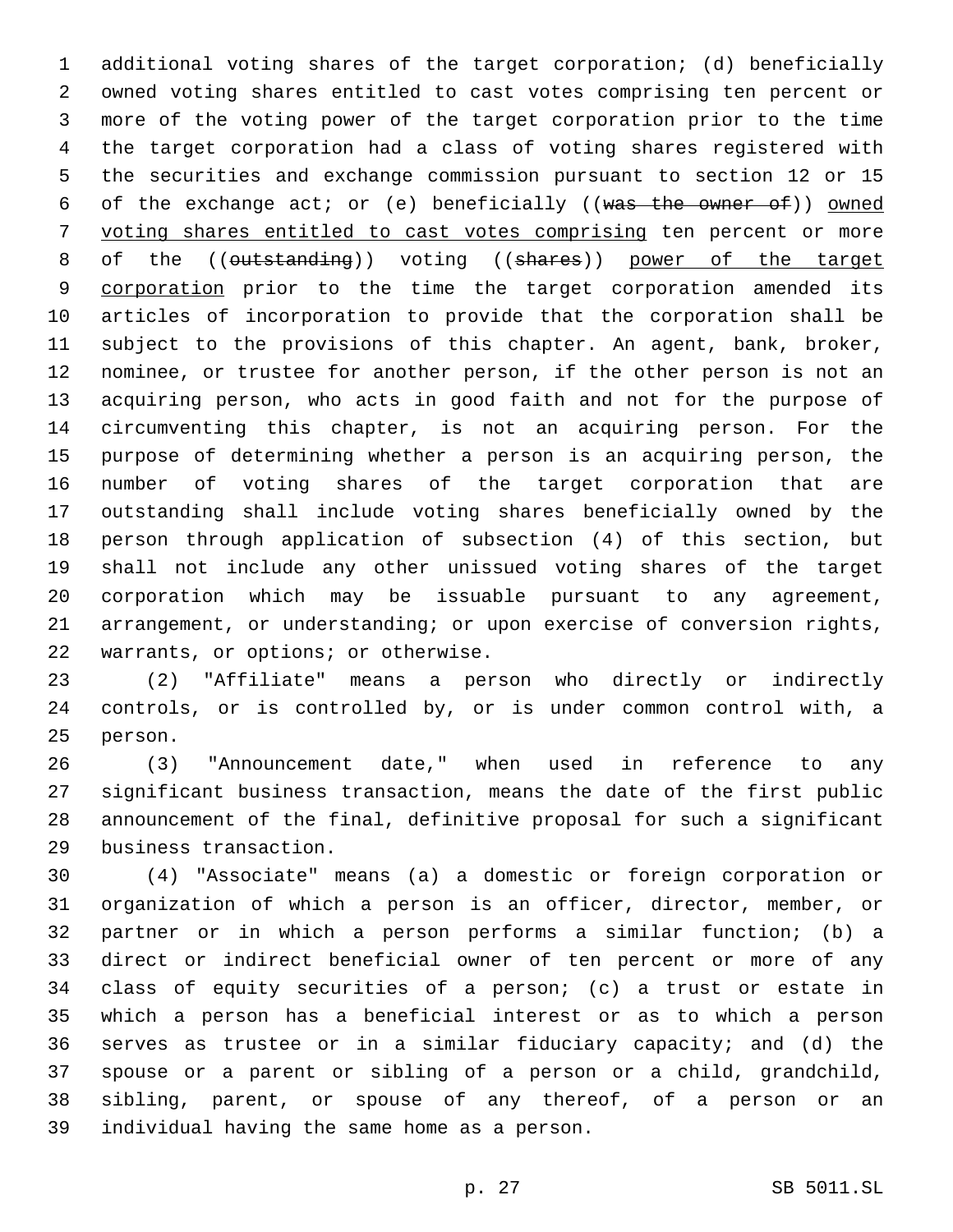(5)(a)(i) "Beneficial owner" when used with respect to any shares means a person who individually or with or through any of its 3 affiliates or associates:

(A) Has or shares:4

 (I) The power to vote, or to direct the voting of, the shares, 6 directly or indirectly;

 (II) The power to dispose, or to direct the disposition of, the 8 shares, directly or indirectly;

 (III) The right to acquire the shares, whether the right is exercisable immediately or only after the passage of time, pursuant to any agreement, arrangement, or understanding, whether or not in writing, or upon the exercise of conversion rights, exchange rights, 13 warrants or options, or otherwise; or

 (IV) The right to vote the shares pursuant to any agreement, arrangement, or understanding, whether or not in writing; or

 (B) Has any agreement, arrangement, or understanding, whether or not in writing, for the purpose of acquiring, holding, voting, or disposing of the shares with any other person who beneficially owns, or whose affiliates or associates beneficially own, directly or 20 indirectly, the shares.

 (ii)(A) A person is not the beneficial owner of shares under (a)(i)(A)(III) of this subsection with respect to shares tendered pursuant to a tender or exchange offer made by the person or any of the person's affiliates or associates until the tendered shares are 25 accepted for purchase or exchange.

 (B) A person is not the beneficial owner of any shares under (a)(i)(A)(IV) of this subsection if the agreement, arrangement, or understanding to vote the shares arises solely from a revocable proxy or consent given in response to a proxy or consent solicitation made in accordance with the applicable rules and regulations under the exchange act and is not then reportable on schedule 13D under the exchange act, or any comparable or successor report.

 (C) A person is not the beneficial owner of any shares under (a)(i)(B) of this subsection if the agreement, arrangement, or understanding for the purpose of voting the shares arises solely from a revocable proxy or consent given in response to a proxy or consent solicitation made in accordance with the applicable rules and regulations under the exchange act and is not then reportable on schedule 13D under the exchange act, or any comparable or successor 40 report.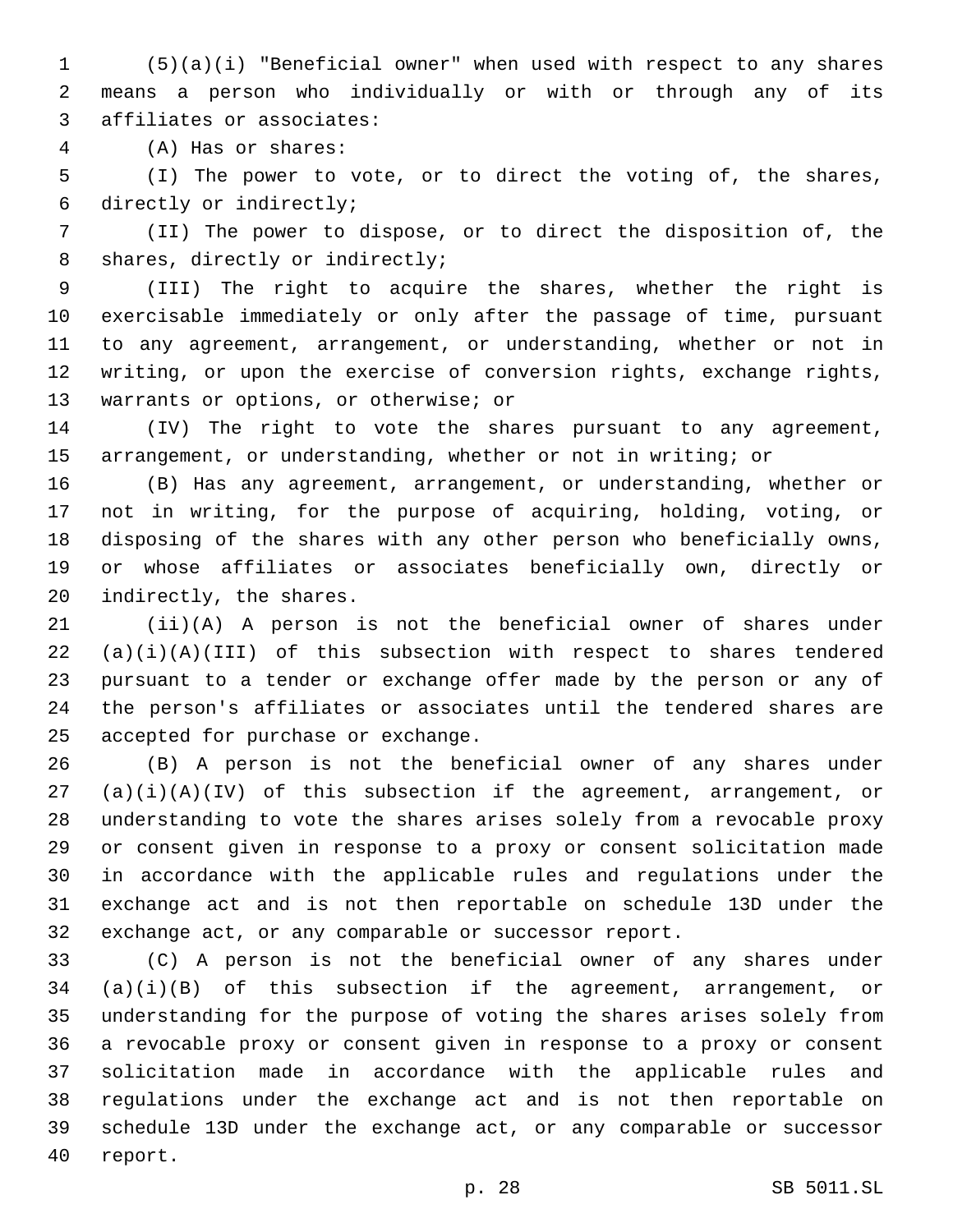(b) The terms "beneficial ownership," "beneficially own," and "beneficially owned" have meanings correlative to the meaning of "beneficial owner."3

(6) "Common shares" means any shares other than preferred shares.

 (7) "Consummation date," with respect to any significant business transaction, means the date of consummation of such a significant business transaction, or, in the case of a significant business transaction as to which a shareholder vote is taken, the later of the business day prior to the vote or twenty days prior to the date of consummation of such a significant business transaction.

 (8) "Control," "controlling," "controlled by," and "under common 12 control with( $(\tau)$ )" means the possession, directly or indirectly, of the power to direct or cause the direction of the management and policies of a person, whether through the ownership of voting shares, by contract, or otherwise. A person's beneficial ownership of voting shares entitled to cast votes comprising ten percent or more of the voting power of a domestic or foreign corporation shall create a rebuttable presumption that such person has control of such corporation. However, a person does not have control of a domestic or foreign corporation if the person holds voting shares, in good faith and not for the purpose of circumventing this chapter, as an agent, bank, broker, nominee, custodian, or trustee for one or more beneficial owners who do not individually or as a group have control 24 of such corporation.

 (9) "Domestic corporation" means an issuer of voting shares which is organized under chapter 23B.02 RCW or any predecessor provision.

 (10) "Exchange act" means the federal securities exchange act of 28 1934, as amended.

 (11) "Market value," in the case of property other than cash or shares, means the fair market value of the property on the date in question as determined by the board of directors of the target 32 corporation in good faith.

 (12) "Person" means an individual, domestic or foreign corporation, partnership, trust, unincorporated association, or other entity; an affiliate or associate of any such person; or any two or more persons acting as a partnership, syndicate, or other group for the purpose of acquiring, holding, or dispersing of securities of a 38 domestic or foreign corporation.

 (13) "Preferred shares" means any class or series of shares of a target corporation which under the bylaws or articles of

p. 29 SB 5011.SL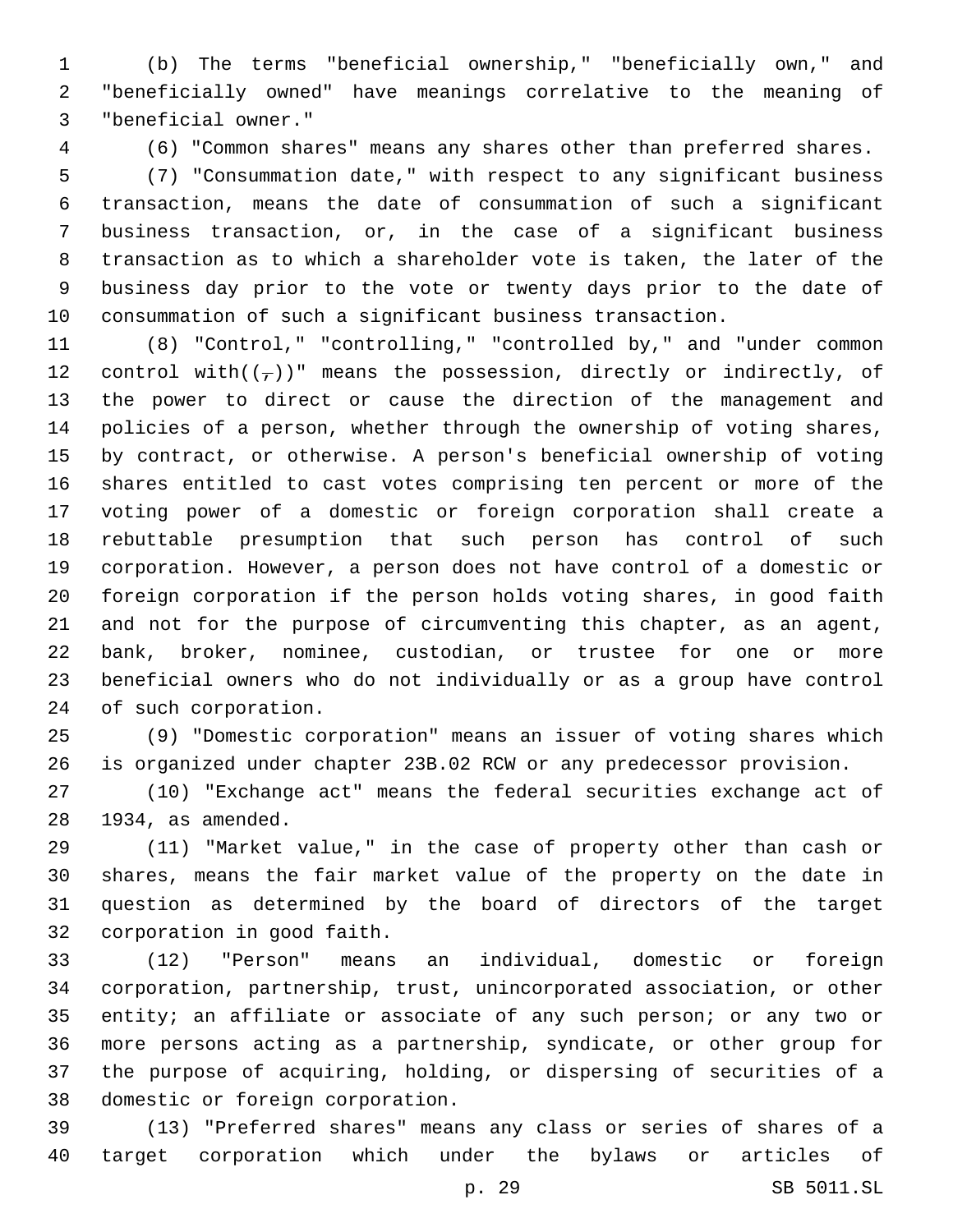incorporation of such a corporation is entitled to receive payment of dividends prior to any payment of dividends on some other class or series of shares, or is entitled in the event of any voluntary liquidation, dissolution, or winding up of the target corporation to receive payment or distribution of a preferential amount before any payments or distributions are received by some other class or series 7 of shares.

 (14) "Share acquisition time" means the time at which a person first becomes an acquiring person of a target corporation.

10 (15) "Shares" means any:

 (a) Shares or similar security, any certificate of interest, any participation in any profit sharing agreement, any voting trust 13 certificate, or any certificate of deposit for shares; and

 (b) Security convertible, with or without consideration, into shares, or any warrant, call, or other option or privilege of buying shares without being bound to do so, or any other security carrying any right to acquire, subscribe to, or purchase shares.

(16) "Significant business transaction" means:

 (a) A merger, share exchange, or consolidation of a target corporation or a subsidiary of a target corporation with (i) an acquiring person, or (ii) any other domestic or foreign corporation which is, or after the merger, share exchange, or consolidation would be, an affiliate or associate of the acquiring person;

 (b) A sale, lease, exchange, mortgage, pledge, transfer, or other disposition or encumbrance, whether in one transaction or a series of transactions, to or with an acquiring person or an affiliate or associate of an acquiring person of assets of a target corporation or a subsidiary of a target corporation (i) having an aggregate market value equal to five percent or more of the aggregate market value of all the assets, determined on a consolidated basis, of the target corporation, (ii) having an aggregate market value equal to five percent or more of the aggregate market value of all the outstanding shares of the target corporation, or (iii) representing five percent or more of the earning power or net income, determined on a 35 consolidated basis, of the target corporation;

 (c) The termination, while the corporation has an acquiring person and as a result of the acquiring person's acquisition of ten percent or more of the shares of the corporation, of five percent or more of the employees of the target corporation or its subsidiaries employed in this state, whether at one time or over the five-year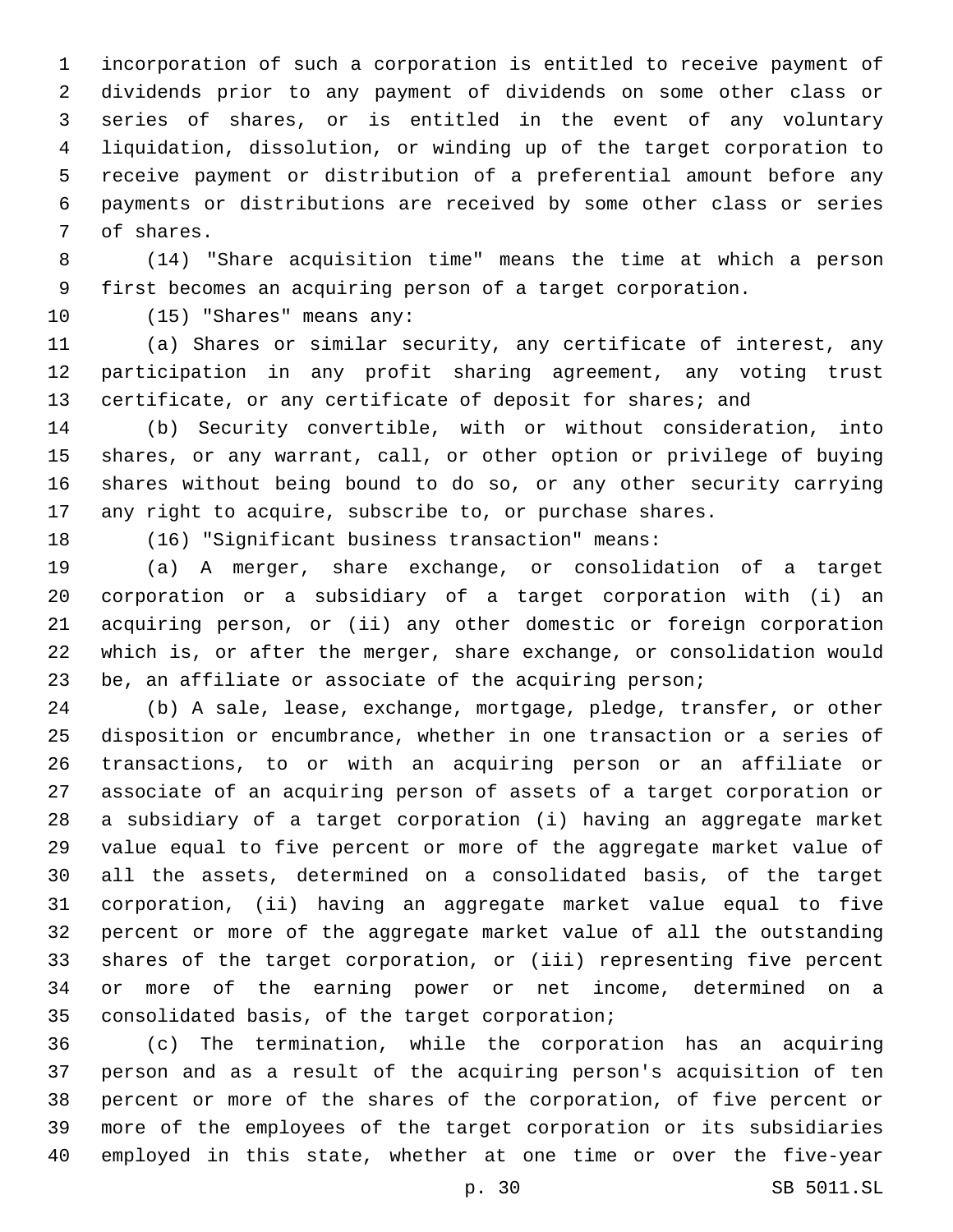period following the share acquisition time. For the purposes of (c) of this subsection, a termination other than an employee's death or disability or bona fide voluntary retirement, transfer, resignation, termination for cause under applicable common law principles, or leave of absence shall be presumed to be a termination resulting from the acquiring person's acquisition of shares, which presumption is rebuttable. A bona fide voluntary transfer of employees between the target corporation and its subsidiaries or between its subsidiaries is not a termination for the purposes of (c) of this subsection;

 (d) The issuance, transfer, or redemption by a target corporation or a subsidiary of a target corporation, whether in one transaction or a series of transactions, of shares or of options, warrants, or rights to acquire shares of a target corporation or a subsidiary of a target corporation to or beneficially owned by an acquiring person or an affiliate or associate of an acquiring person except pursuant to the exercise of warrants or rights to purchase shares offered, or a dividend, distribution, or redemption paid or made pro rata to, all shareholders or holders of options, warrants, or rights to acquire shares of the target corporation, and except for involuntary redemptions permitted by the target corporation's charter or by the 21 law of this state or the state of incorporation;

 (e) The liquidation or dissolution of a target corporation proposed by, or pursuant to an agreement, arrangement, or understanding, whether or not in writing, with an acquiring person or 25 an affiliate or associate of an acquiring person;

 (f) A reclassification of securities, including, without limitation, any shares split, shares dividend, or other distribution of shares in respect of stock, or any reverse shares split, or recapitalization of a target corporation, or a merger or consolidation of a target corporation with a subsidiary of the target corporation, or any other transaction, whether or not with or into or otherwise involving an acquiring person, proposed by, or pursuant to an agreement, arrangement, or understanding, whether or not in writing, with an acquiring person or an affiliate or associate of an acquiring person, that has the effect, directly or indirectly, of increasing the proportionate share of the outstanding shares of a class or series of voting shares or securities convertible into voting shares of a target corporation or a subsidiary of the target corporation that is directly or indirectly owned by an acquiring person or an affiliate or associate of an acquiring person, except as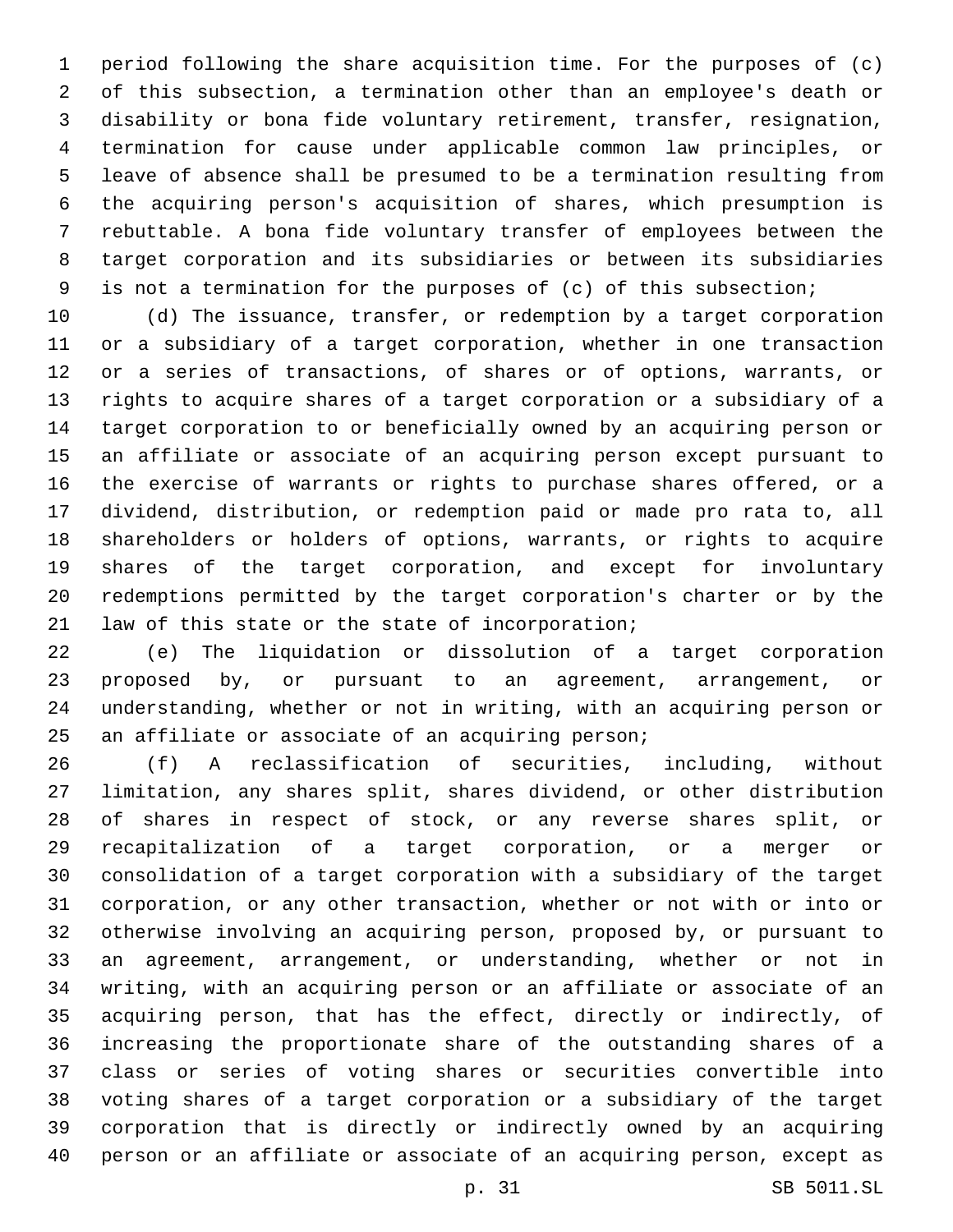a result of immaterial changes due to fractional share adjustments; 2 or

 (g) A receipt by an acquiring person or an affiliate or associate of an acquiring person of the benefit, directly or indirectly, except proportionately as a shareholder of a target corporation, of loans, advances, guarantees, pledges, or other financial assistance or tax credits or other tax advantages provided by or through a target 8 corporation.

 (17) "Subsidiary" means a domestic or foreign corporation that has a majority of its outstanding voting shares owned, directly or indirectly, by another domestic or foreign corporation.

 (18) "Tangible assets" means tangible real and personal property of all kinds. It shall also include leasehold interests in tangible 14 real and personal property.

15 (19) "Target corporation" means:

16 (a) Every domestic corporation, if:

 (i) The corporation has a class of voting shares registered with the securities and exchange commission pursuant to section 12 or 15 19 of the exchange act; or

 (ii) The corporation's articles of incorporation have been amended to provide that such a corporation shall be subject to the provisions of this chapter, if the corporation did not have a class of voting shares registered with the securities and exchange commission pursuant to section 12 or 15 of the exchange act on the 25 effective date of that amendment; and

 (b) Every foreign corporation required to register to transact business in this state pursuant to chapter 23B.15 RCW and Article 5 28 of chapter 23.95 RCW, if:

 (i) The corporation has a class of voting shares registered with the securities and exchange commission pursuant to section 12 or 15 of the exchange act;

 (ii) The corporation's principal executive office is located in 33 the state;

 (iii) The corporation has: (A) More than ten percent of its shareholders of record resident in the state; or (B) more than ten percent of its shares owned of record by state residents; or (C) one thousand or more shareholders of record resident in the state;

 (iv) A majority of the corporation's employees, together with those of its subsidiaries, are residents of the state or the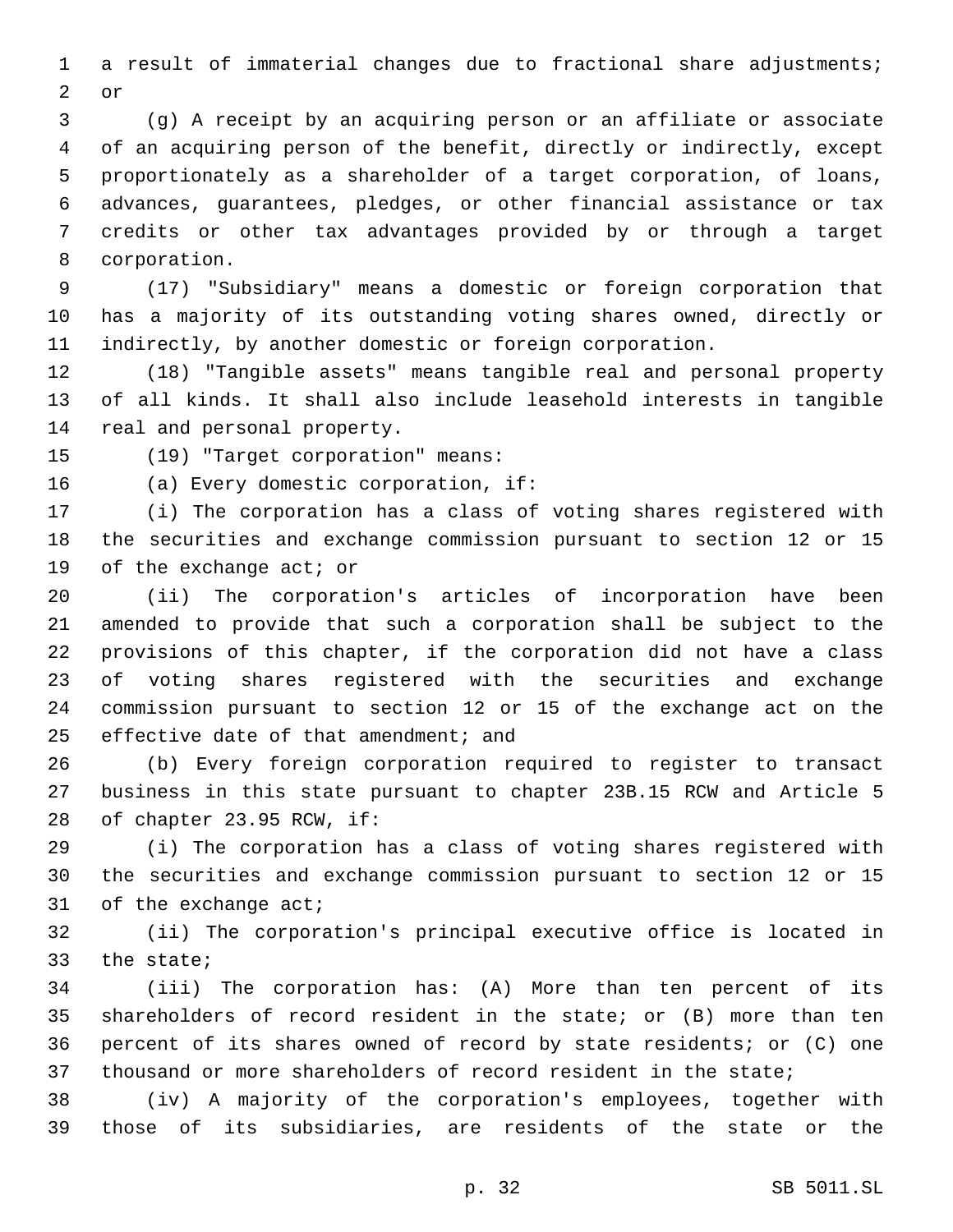corporation, together with its subsidiaries, employs more than one 2 thousand residents of the state; and

 (v) A majority of the corporation's tangible assets, together with those of its subsidiaries, measured by market value, are located in the state or the corporation, together with its subsidiaries, has more than fifty million dollars' worth of tangible assets located in 7 the state.

 For purposes of this subsection, the record date for determining the percentages and numbers of shareholders and shares shall be the last shareholder record date before the event requiring that the determination be made. A shareholder record date shall be determined pursuant to the comparable provision to RCW 23B.07.070 of the law of the state in which a foreign corporation is incorporated. If a shareholder record date has not been fixed by the board of directors within the preceding four months, the determination shall be made as of the end of the corporation's most recent fiscal quarter.

 The residence of each shareholder is presumed to be the address appearing in the records of the corporation. Shares held of record by brokers or nominees shall be disregarded for purposes of calculating the percentages and numbers specified in this subsection. Shares of a corporation allocated to the account of an employee or former employee or beneficiaries of employees or former employees of a corporation and held in a plan that is qualified under section 401(a) of the federal internal revenue code of 1986, as amended, and is a defined contribution plan within the meaning of section 414(i) of the code shall be deemed, for the purposes of this subsection, to be held 27 of record by the employee to whose account such shares are allocated.

 A domestic or foreign corporation shall be deemed to be a target corporation if the domestic or foreign corporation's failure to satisfy the requirements of this subsection is caused by the action of, or is the result of a proposal by, an acquiring person or 32 affiliate or associate of an acquiring person.

 (20) "Voting power" means the total number of votes entitled to be cast by all of the outstanding voting shares of a corporation.

 (21) "Voting shares" means shares of all classes of a corporation entitled to vote generally in the election of directors.

 NEW SECTION. **Sec. 19.** Sections 1 through 8 of this act constitute a new chapter in Title 23B RCW.